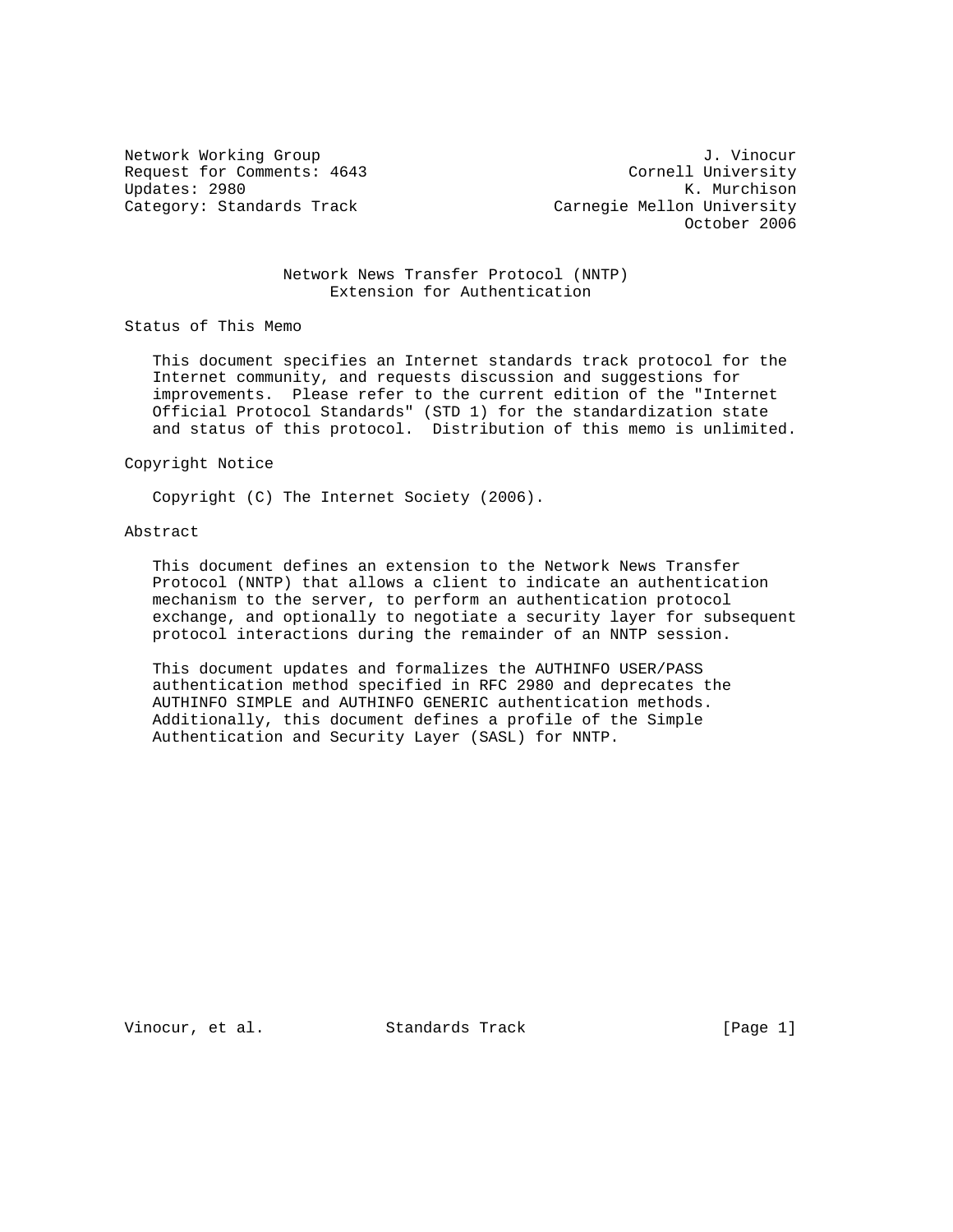| Table of Contents |
|-------------------|
|-------------------|

| $1$ .          |                                                    | 3              |
|----------------|----------------------------------------------------|----------------|
|                | 1.1. Conventions Used in This Document             | $\overline{3}$ |
| 2 <sup>1</sup> |                                                    | $\overline{4}$ |
|                | 2.1. Advertising the AUTHINFO Extension            | 4              |
|                | 2.2. Authenticating with the AUTHINFO Extension    | 5              |
|                | $2.3.$ AUTHINFO USER/PASS Command                  | 6              |
|                |                                                    | $\overline{7}$ |
|                | 2.3.2. Description                                 | 7              |
|                |                                                    | 9              |
|                | $2.4.$ AUTHINFO SASL Command                       | 9              |
|                |                                                    | 10             |
|                | 2.4.2. Description                                 | 11             |
|                |                                                    | 14             |
|                | 3. Augmented BNF Syntax for the AUTHINFO Extension | 16             |
|                |                                                    | 16             |
|                | 3.2. Command Continuation                          | 17             |
|                | 3.3.                                               | 17             |
|                |                                                    |                |
|                | 3.5. General Non-terminals  18                     |                |
| 4 <sub>1</sub> |                                                    |                |
| 5 <sub>1</sub> | Authentication Tracking/Logging  18                |                |
| б.             |                                                    | 19             |
| 7 <sub>1</sub> |                                                    | 2.0            |
|                | 7.1. IANA Considerations for SASL/GSSAPI Services  | 20             |
|                | 7.2. IANA Considerations for NNTP Extensions       | 20             |
|                |                                                    | 21             |
| 9.             |                                                    |                |
|                | 9.1. Normative References                          | 22             |
|                | 9.2. Informative References                        | 22             |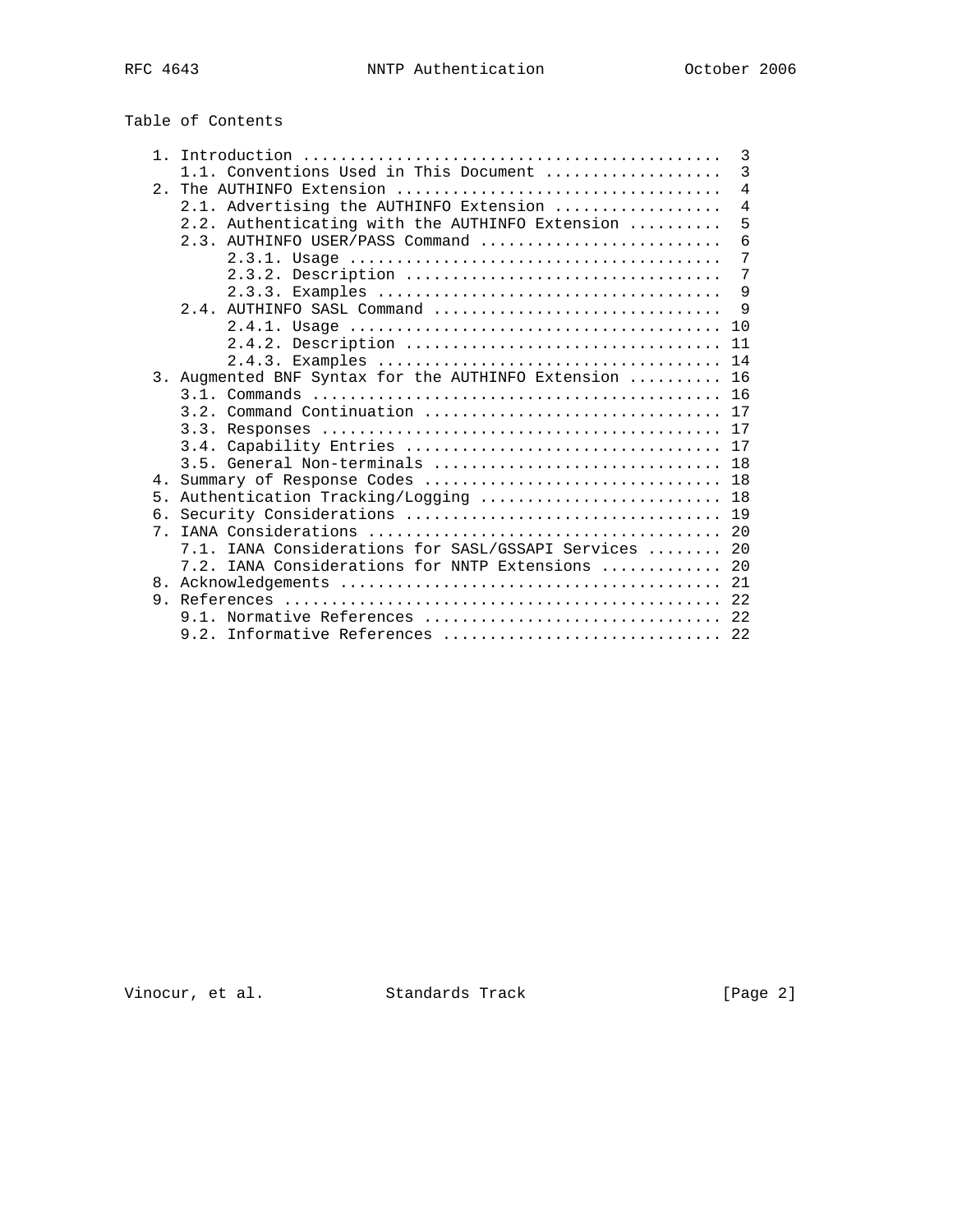### 1. Introduction

 Although NNTP [NNTP] has traditionally been used to provide public access to newsgroups, authentication is often useful for several purposes; for example, to control resource consumption, to allow abusers of the POST command to be identified, and to restrict access to "local" newsgroups.

 The ad-hoc AUTHINFO USER and AUTHINFO PASS commands, documented in [NNTP-COMMON], provide a very weak authentication mechanism in widespread use by the installed base. Due to their ubiquity, they are formalized in this specification but (because of their insecurity) only for use in combination with appropriate security layers.

 The ad hoc AUTHINFO GENERIC command, also documented in [NNTP-COMMON] but much less ubiquitous, provided an NNTP-specific equivalent of the generic SASL [SASL] facility. This document deprecates AUTHINFO GENERIC in favor of an AUTHINFO SASL replacement so that NNTP can benefit from authentication mechanisms developed for other SASL enabled application protocols, including Simple Mail Transfer Protocol (SMTP) [SMTP-AUTH], Post Office Protocol (POP) [POP-AUTH], Internet Message Access Protocol (IMAP) [IMAP], Lightweight Directory Access Protocol (LDAP) [LDAP-AUTH], and Blocks Extensive Exchange Protocol (BEEP) [BEEP].

 This specification is to be read in conjunction with the NNTP base specification [NNTP]. Except where specifically stated otherwise, in the case of a conflict between these two documents, [NNTP] takes precedence over this one.

 It is also recommended that this specification be read in conjunction with the SASL base specification [SASL].

### 1.1. Conventions Used in This Document

 The notational conventions used in this document are the same as those in [NNTP], and any term not defined in this document has the same meaning as it does in that one.

 The key words "REQUIRED", "MUST", "MUST NOT", "SHOULD", "SHOULD NOT", "MAY", and "OPTIONAL" in this document are to be interpreted as described in "Key words for use in RFCs to Indicate Requirement Levels" [KEYWORDS].

 Terms related to authentication are defined in "On Internet Authentication" [AUTH].

Vinocur, et al. Standards Track [Page 3]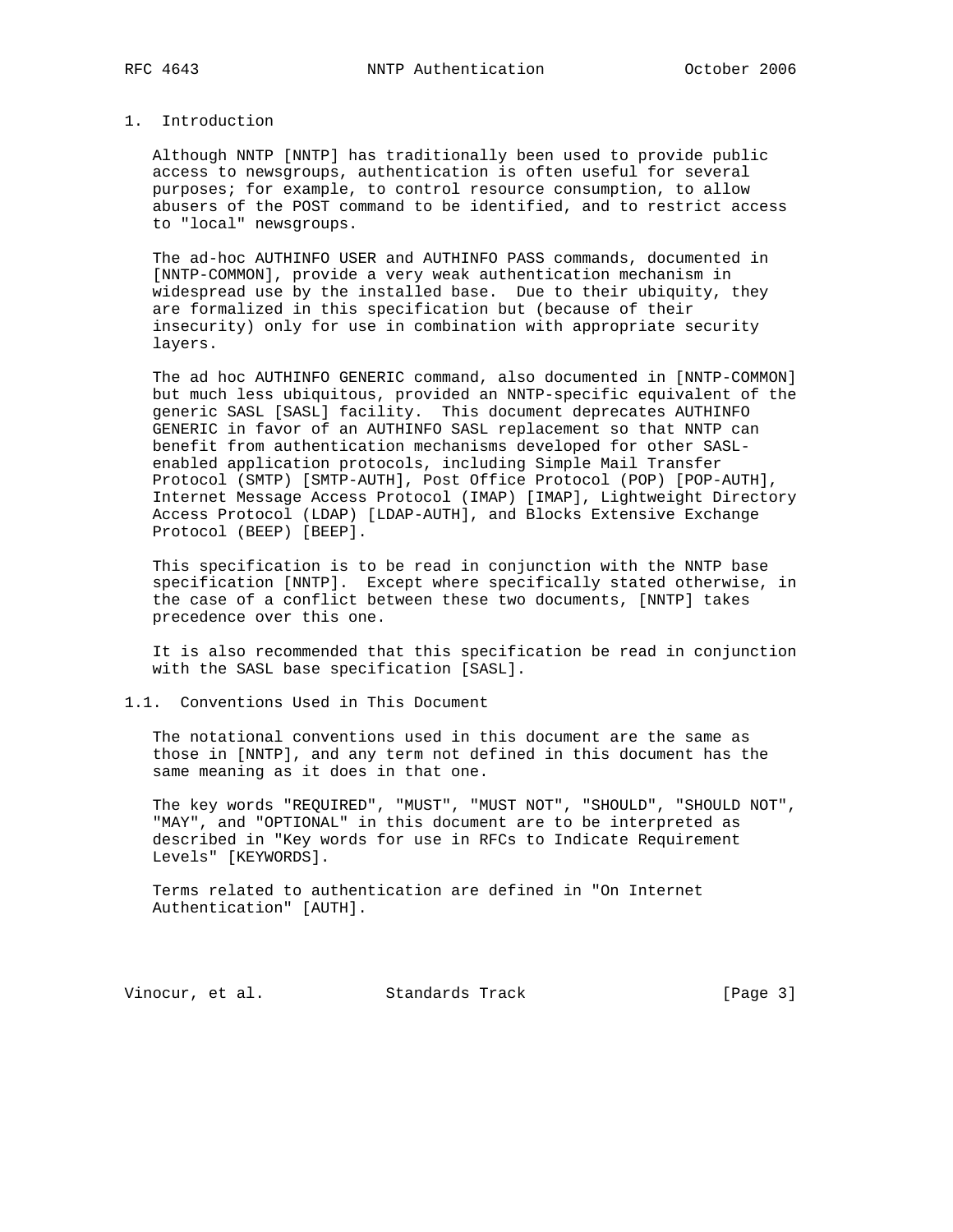In the examples, commands from the client are indicated with [C], and responses from the server are indicated with [S].

2. The AUTHINFO Extension

 The AUTHINFO extension is used to authenticate a user. Note that authorization is a matter of site policy, not network protocol, and therefore it is not discussed in this document. The server determines authorization in whatever manner is defined by its implementation as configured by the site administrator.

 This extension provides three new commands: AUTHINFO USER, AUTHINFO PASS, and AUTHINFO SASL. The capability label for this extension is AUTHINFO.

#### 2.1. Advertising the AUTHINFO Extension

 A server MUST implement at least one of the AUTHINFO USER or AUTHINFO SASL commands in order to advertise the "AUTHINFO" capability label in response to the CAPABILITIES command ([NNTP] Section 5.2). However, this capability MUST NOT be advertised after successful authentication (see Section 2.2). This capability MAY be advertised both before and after any use of the MODE READER command ([NNTP] Section 5.3), with the same semantics.

 The AUTHINFO capability label contains an argument list detailing which authentication commands are available.

 The "USER" argument indicates that AUTHINFO USER/PASS is supported as defined by Section 2.3 of this document. The "USER" argument MUST NOT be advertised, and the AUTHINFO USER/PASS commands SHOULD NOT be provided, unless a strong encryption layer (e.g., Transport Layer Security (TLS) [NNTP-TLS]) is in use or backward compatibility dictates otherwise.

 The "SASL" argument indicates that AUTHINFO SASL is supported as defined by Section 2.4 of this document. If the server advertises the "SASL" argument, then it MUST also advertise the "SASL" capability in response to the CAPABILITIES command. The SASL capability is followed by a whitespace-separated list of available SASL mechanism names.

 The server MAY list the AUTHINFO capability with no arguments, which indicates that it complies with this specification and does not permit any authentication commands in its current state. In this case, the client MUST NOT attempt to utilize any AUTHINFO commands, even if it contains logic that might otherwise cause it to do so

Vinocur, et al. Standards Track [Page 4]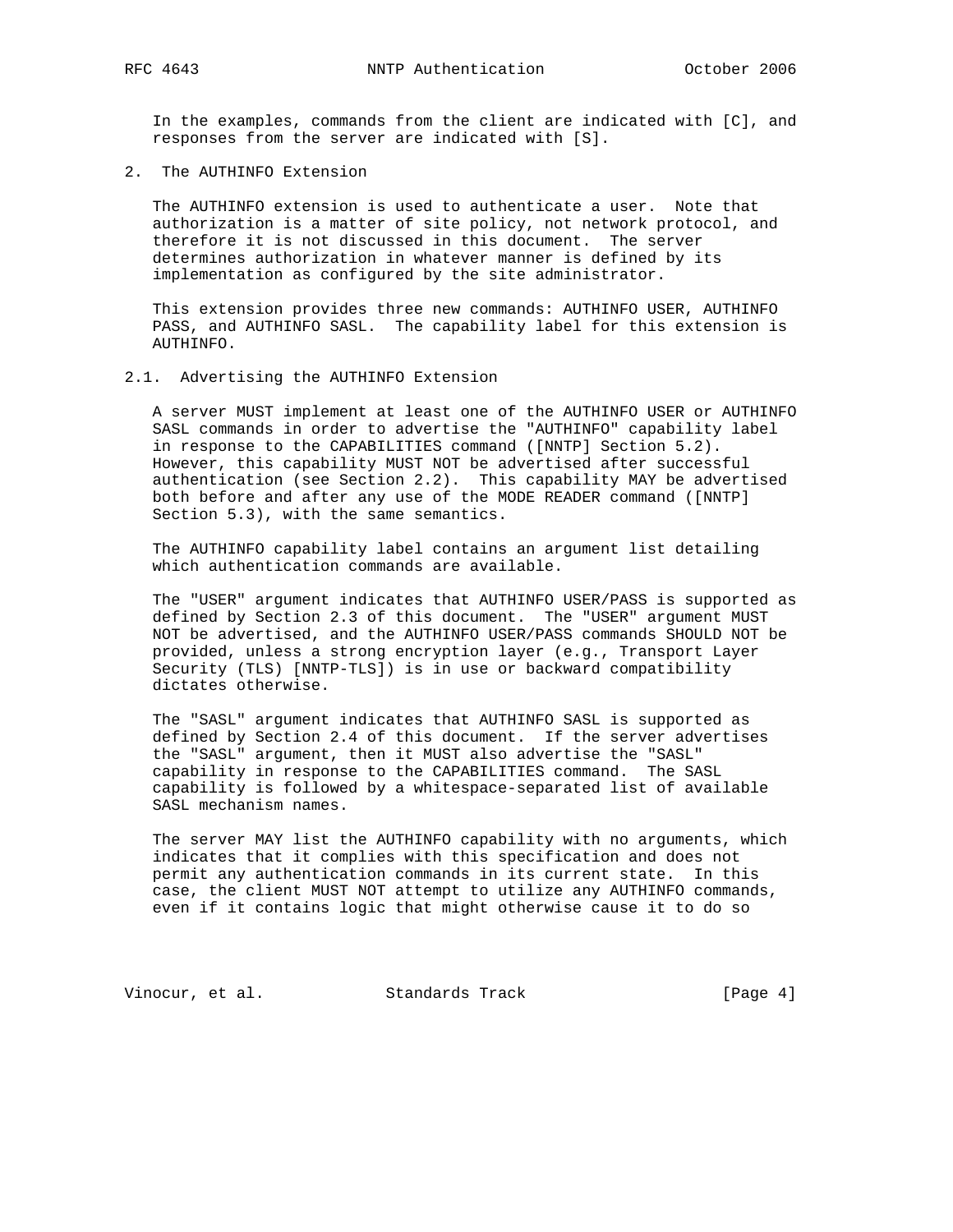(e.g., for backward compatibility with servers that are not compliant with this specification).

 Future extensions may add additional arguments to this capability. Unrecognized arguments MUST be ignored by the client.

 As the AUTHINFO command is related to security, cached results of CAPABILITIES from a previous session MUST NOT be relied on, as per Section 12.6 of [NNTP]. However, a client MAY use such cached results in order to detect active down-negotiation attacks.

 Example of AUTHINFO capabilities before and after the use of the STARTTLS [NNTP-TLS] extension:

 [C] CAPABILITIES [S] 101 Capability list: [S] VERSION 2 [S] READER [S] IHAVE [S] STARTTLS [S] AUTHINFO SASL [S] SASL CRAM-MD5 DIGEST-MD5 GSSAPI [S] LIST ACTIVE NEWSGROUPS  $[s]$ . [C] STARTTLS [S] 382 Continue with TLS negotiation [TLS negotiation proceeds, further commands protected by TLS] [C] CAPABILITIES [S] 101 Capability list: [S] VERSION 2 [S] READER [S] IHAVE [S] AUTHINFO USER SASL [S] SASL CRAM-MD5 DIGEST-MD5 GSSAPI PLAIN EXTERNAL [S] LIST ACTIVE NEWSGROUPS  $[S]$ .

#### 2.2. Authenticating with the AUTHINFO Extension

 An NNTP server responds to a client command with a 480 response to indicate that the client MUST authenticate and/or authorize in order to use that command or access the indicated resource. Use of the AUTHINFO command as described below is one such way that a client can authenticate/authorize to the server. The client MAY therefore use an AUTHINFO command after receiving a 480 response. A client intending to use an AUTHINFO command SHOULD issue the CAPABILITIES command to obtain the available authentication commands and mechanisms before attempting authentication.

Vinocur, et al. Standards Track [Page 5]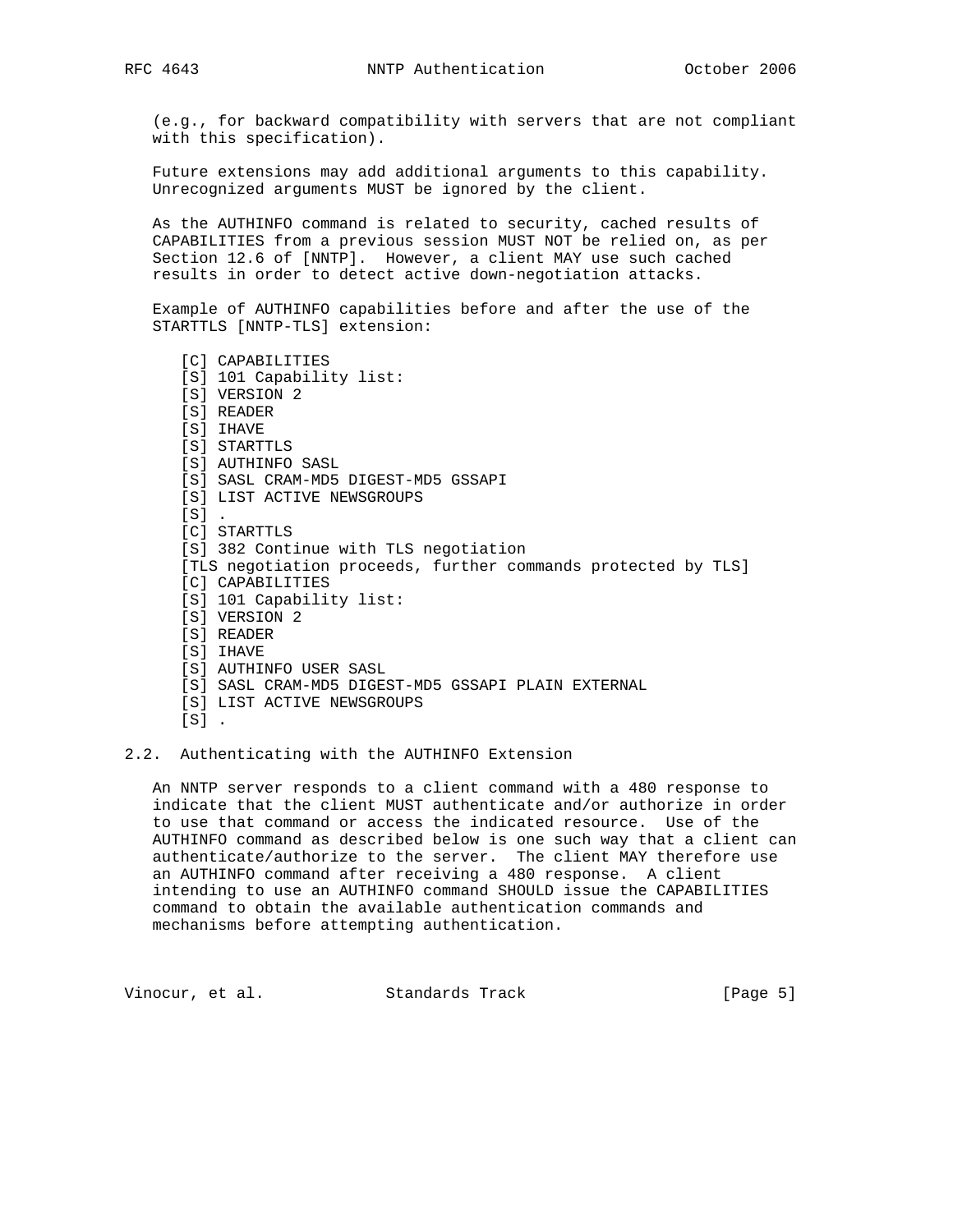If a server advertises the AUTHINFO capability, a client MAY attempt the first step of authentication at any time during a session to acquire additional privileges without having received a 480 response. Servers SHOULD accept such unsolicited authentication requests. A server MUST NOT under any circumstances reply to an AUTHINFO command with a 480 response.

 A client MUST NOT under any circumstances continue with any steps of authentication beyond the first, unless the response code from the server indicates that the authentication exchange is welcomed. In particular, anything other than a 38x response code indicates that the client MUST NOT continue the authentication exchange.

 After a successful authentication, the client MUST NOT issue another AUTHINFO command in the same session. A server MUST NOT return the AUTHINFO capability in response to a CAPABILITIES command, and a server MUST reject any subsequent AUTHINFO commands with a 502 response. Additionally, the client MUST NOT issue a MODE READER command after authentication, and a server MUST NOT advertise the MODE-READER capability.

 In agreement with [SASL], the server MUST continue to advertise the SASL capability in response to a CAPABILITIES command with the same list of SASL mechanisms that it did before authentication (thereby enabling the client to detect a possible active down-negotiation attack). Other capabilities returned in response to a CAPABILITIES command received after authentication MAY be different from those returned before authentication. For example, an NNTP server may not want to advertise support for a specific extension unless a client has been authenticated.

 Note that a server may perform a successful authentication exchange with a client and yet still deny access to some or all resources; the permanent 502 response indicates that a resource is unavailable even though authentication has been performed (this is in contrast to the temporary 480 error, which indicates that a resource is unavailable now but may become available after authentication).

### 2.3. AUTHINFO USER/PASS Command

 This section supersedes the definition of the AUTHINFO USER and AUTHINFO PASS commands as documented in Section 3.1.1 of [NNTP-COMMON].

Vinocur, et al. Standards Track [Page 6]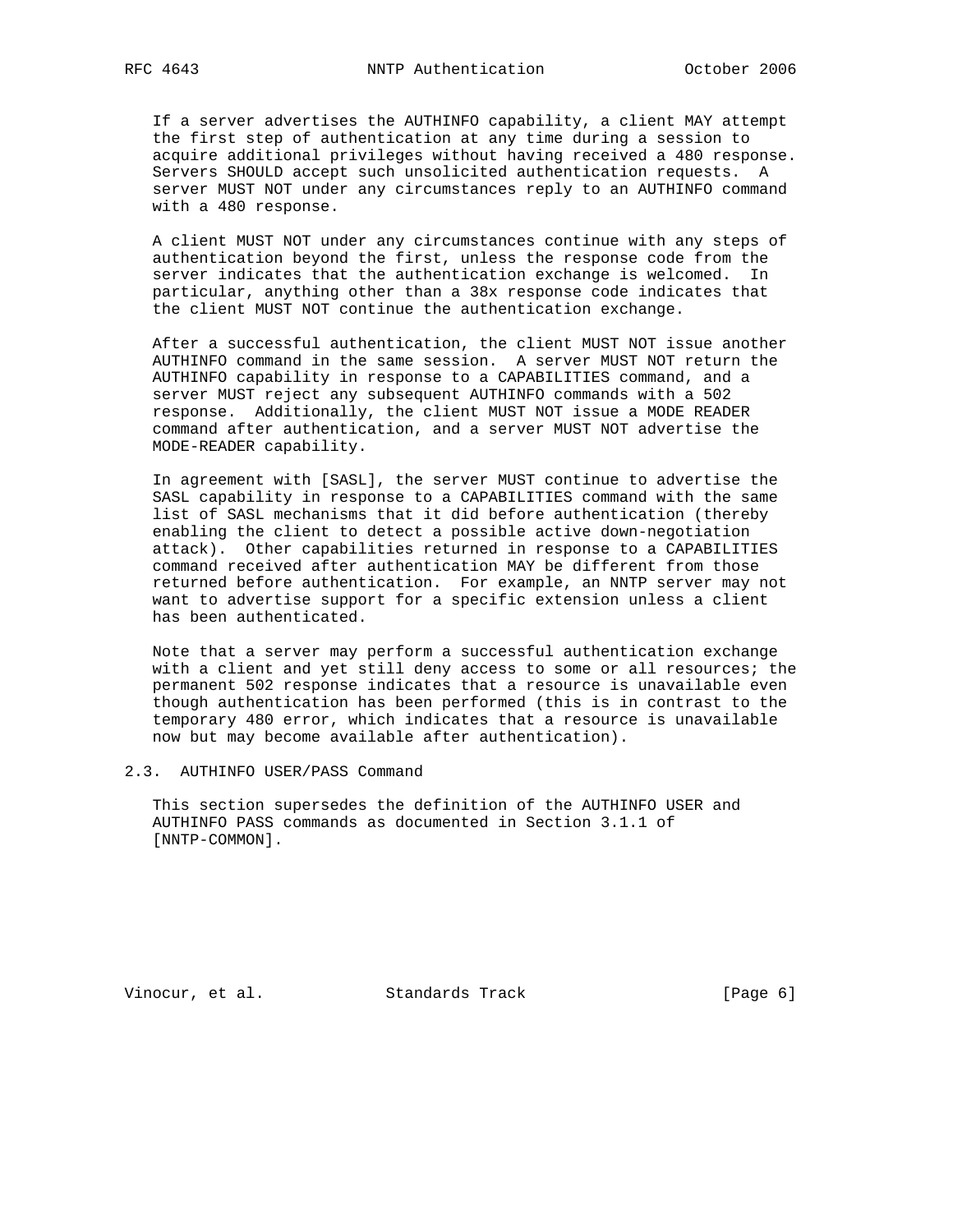# 2.3.1. Usage

These commands MUST NOT be pipelined.

 Syntax AUTHINFO USER username AUTHINFO PASS password

Responses

281 Authentication accepted

- 381 Password required [1]
- 481 Authentication failed/rejected
- 482 Authentication commands issued out of sequence
- 502 Command unavailable [2]
- [1] Only valid for AUTHINFO USER. Note that unlike traditional 3xx codes, which indicate that the client may continue the current command, the legacy 381 code means that the AUTHINFO PASS command must be used to complete the authentication exchange.
- [2] If authentication has already occurred, AUTHINFO USER/PASS are not valid commands (see Section 2.2).

 NOTE: Notwithstanding Section 3.2.1 of [NNTP], the server MUST NOT return 480 in response to AUTHINFO USER/PASS.

### Parameters username = string identifying the user/client password = string representing the user's password

#### 2.3.2. Description

 The AUTHINFO USER and AUTHINFO PASS commands are used to present clear text credentials to the server. These credentials consist of a username or a username plus a password (the distinction is that a password is expected to be kept secret, whereas a username is not; this does not directly affect the protocol but may have an impact on user interfaces). The username is supplied through the AUTHINFO USER command, and the password through the AUTHINFO PASS command.

 If the server requires only a username, it MUST NOT give a 381 response to AUTHINFO USER and MUST give a 482 response to AUTHINFO PASS.

 If the server requires both username and password, the former MUST be sent before the latter. The server will need to cache the username until the password is received; it MAY require that the password be

Vinocur, et al. Standards Track [Page 7]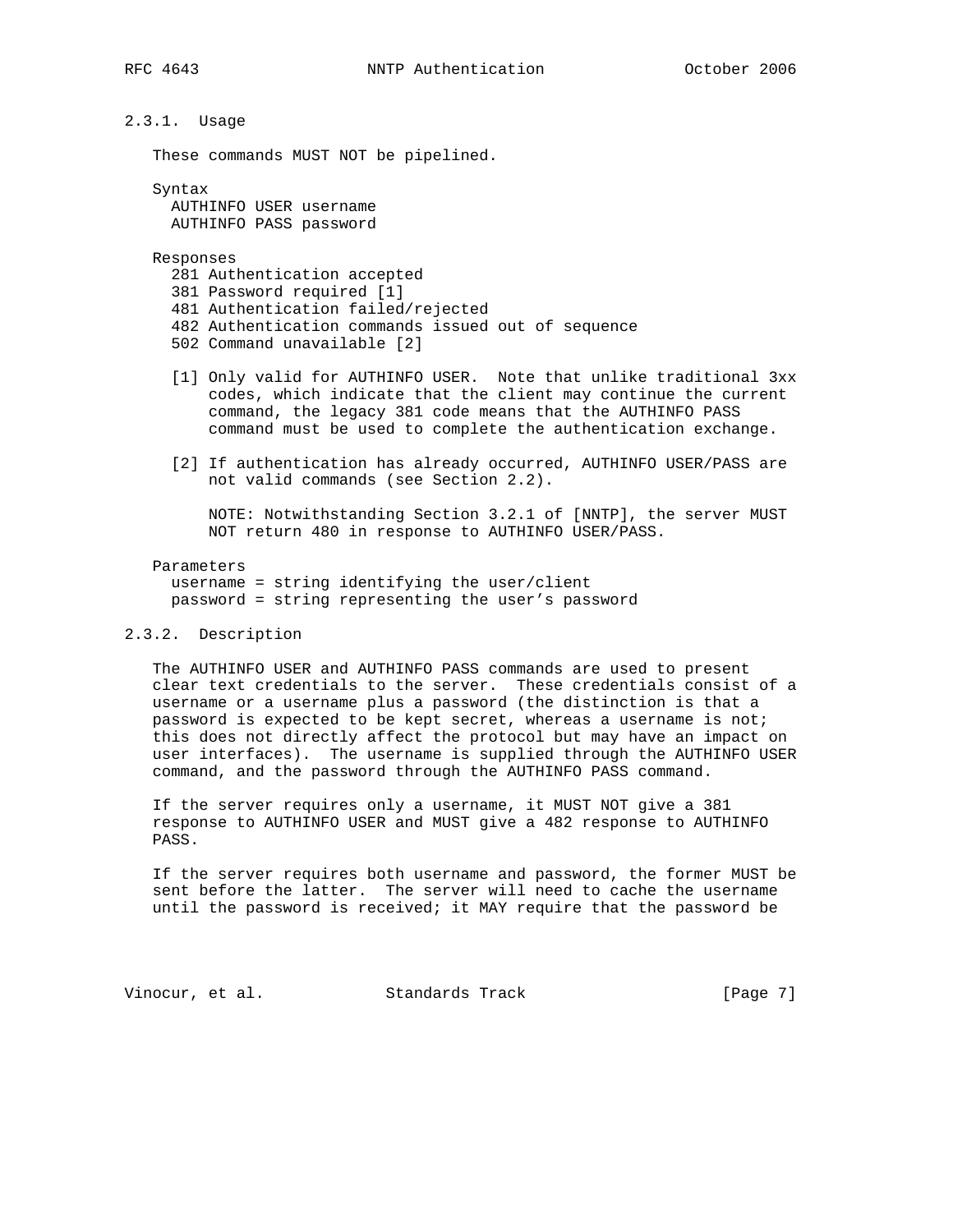sent in the immediately next command (in other words, only caching the username until the next command is sent). The server:

- MUST return a 381 response to AUTHINFO USER;
- MUST return a 482 response to AUTHINFO PASS if there is no cached username;
- MUST use the argument of the most recent AUTHINFO USER for authentication; and
- MUST NOT return a 381 response to AUTHINFO PASS.

 The server MAY determine whether a password is needed for a given username. Thus the same server can respond with both 381 and other response codes to AUTHINFO USER.

 Should the client successfully present proper credentials, the server issues a 281 reply. If the server is unable to authenticate the client, it MUST reject the AUTHINFO USER/PASS command with a 481 reply. If an AUTHINFO USER/PASS command fails, the client MAY proceed without authentication. Alternatively, the client MAY try another authentication mechanism or present different credentials by issuing another AUTHINFO command.

 The AUTHINFO PASS command permits the client to use a clear-text password to authenticate. A compliant implementation MUST NOT implement this command without also implementing support for TLS [NNTP-TLS]. Use of this command without an active strong encryption layer is deprecated, as it exposes the user's password to all parties on the network between the client and the server. Any implementation of this command SHOULD be configurable to disable it whenever a strong encryption layer (such as that provided by [NNTP-TLS]) is not active, and this configuration SHOULD be the default. The server will use the 483 response code to indicate that the datastream is insufficiently secure for the command being attempted (see Section 3.2.1 of [NNTP]).

 Note that a server MAY (but is not required to) allow white space characters in usernames and passwords. A server implementation MAY blindly split command arguments at white space and therefore may not preserve the exact sequence of white space characters in the username or password. Therefore, a client SHOULD scan the username and password for white space and, if any is detected, warn the user of the likelihood of problems. The SASL PLAIN [PLAIN] mechanism is recommended as an alternative, as it does not suffer from these issues.

Vinocur, et al. Standards Track [Page 8]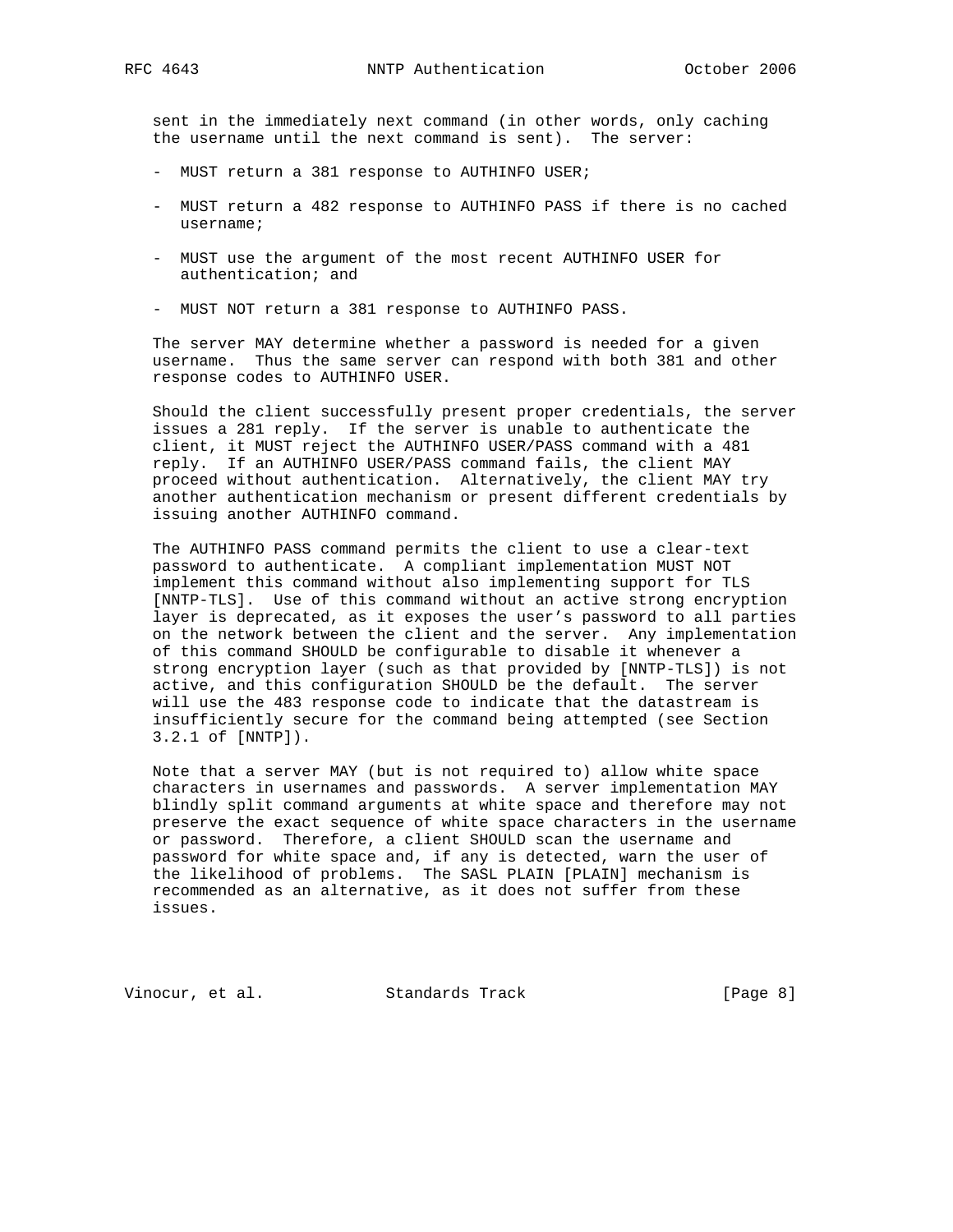Also note that historically the username is not canonicalized in any way. Servers MAY use the [SASLprep] profile of the [StringPrep] algorithm to prepare usernames for comparison, but doing so may cause interoperability problems with legacy implementations. If canonicalization is desired, the SASL PLAIN [PLAIN] mechanism is recommended as an alternative.

### 2.3.3. Examples

Example of successful AUTHINFO USER:

- [C] AUTHINFO USER wilma
- [S] 281 Authentication accepted

Example of successful AUTHINFO USER/PASS:

- [C] AUTHINFO USER fred
- [S] 381 Enter passphrase
- [C] AUTHINFO PASS flintstone
- [S] 281 Authentication accepted

Example of AUTHINFO USER/PASS requiring a security layer:

- [C] AUTHINFO USER fred@stonecanyon.example.com
- [S] 483 Encryption or stronger authentication required

Example of failed AUTHINFO USER/PASS:

- [C] AUTHINFO USER barney
- [S] 381 Enter passphrase
- [C] AUTHINFO PASS flintstone
- [S] 481 Authentication failed

Example of AUTHINFO PASS before AUTHINFO USER:

[C] AUTHINFO PASS flintstone

[S] 482 Authentication commands issued out of sequence

# 2.4. AUTHINFO SASL Command

 This section defines a formal profile of the Simple Authentication and Security Layer [SASL]. The use of the AUTHINFO GENERIC command as documented in Section 3.1.3 of [NNTP-COMMON], as a way to perform SASL authentication, is deprecated in favor of the AUTHINFO SASL command. A server SHOULD NOT advertise AUTHINFO GENERIC in the list of capabilities returned by CAPABILITIES.

Vinocur, et al. Standards Track [Page 9]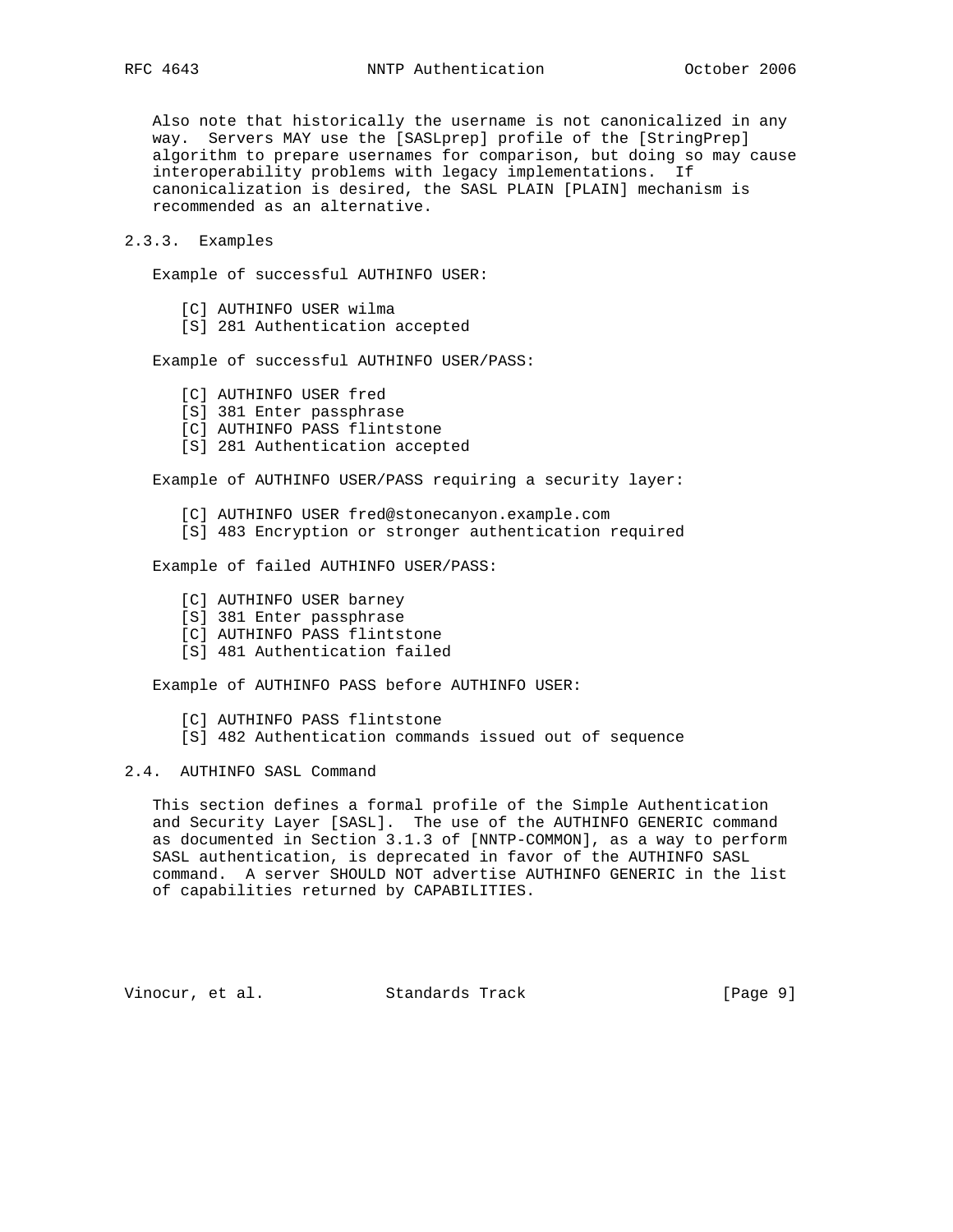2.4.1. Usage

This command MUST NOT be pipelined.

 Syntax AUTHINFO SASL mechanism [initial-response]

 This command MAY exceed 512 octets. The maximum length of this command is increased to that which can accommodate the largest encoded initial response possible for any of the SASL mechanisms supported by the implementation.

Responses

| 281 | 283 challenge<br>383 challenge | Authentication accepted<br>Authentication accepted (with success data) [1]<br>Continue with SASL exchange [1] |  |
|-----|--------------------------------|---------------------------------------------------------------------------------------------------------------|--|
| 481 |                                | Authentication failed/rejected                                                                                |  |
| 482 |                                | SASL protocol error                                                                                           |  |
| 502 |                                | Command unavailable [2]                                                                                       |  |

- [1] These responses MAY exceed 512 octets. The maximum length of these responses is increased to that which can accommodate the largest encoded challenge possible for any of the SASL mechanisms supported by the implementation.
- [2] If authentication has already occurred, AUTHINFO SASL is not a valid command (see Section 2.2).

 NOTE: Notwithstanding Section 3.2.1 of [NNTP], the server MUST NOT return 480 in response to AUTHINFO SASL.

#### Parameters

| mechanism        | = String identifying a [SASL] authentication                                                   |
|------------------|------------------------------------------------------------------------------------------------|
|                  | mechanism.                                                                                     |
| initial-response | = Optional initial client response.                                                            |
|                  | If present, the response MUST be encoded as<br>specified in Section 4 of [BASE64]. [3]         |
| challenge        | = Server challenge.<br>The challenge MUST be encoded as specified<br>in Section 4 of [BASE64]. |

 [3] This argument MAY exceed 497 octets. The maximum length of this argument is increased to that which can accommodate the largest encoded initial response possible for any of the SASL mechanisms supported by the implementation.

Vinocur, et al. Standards Track [Page 10]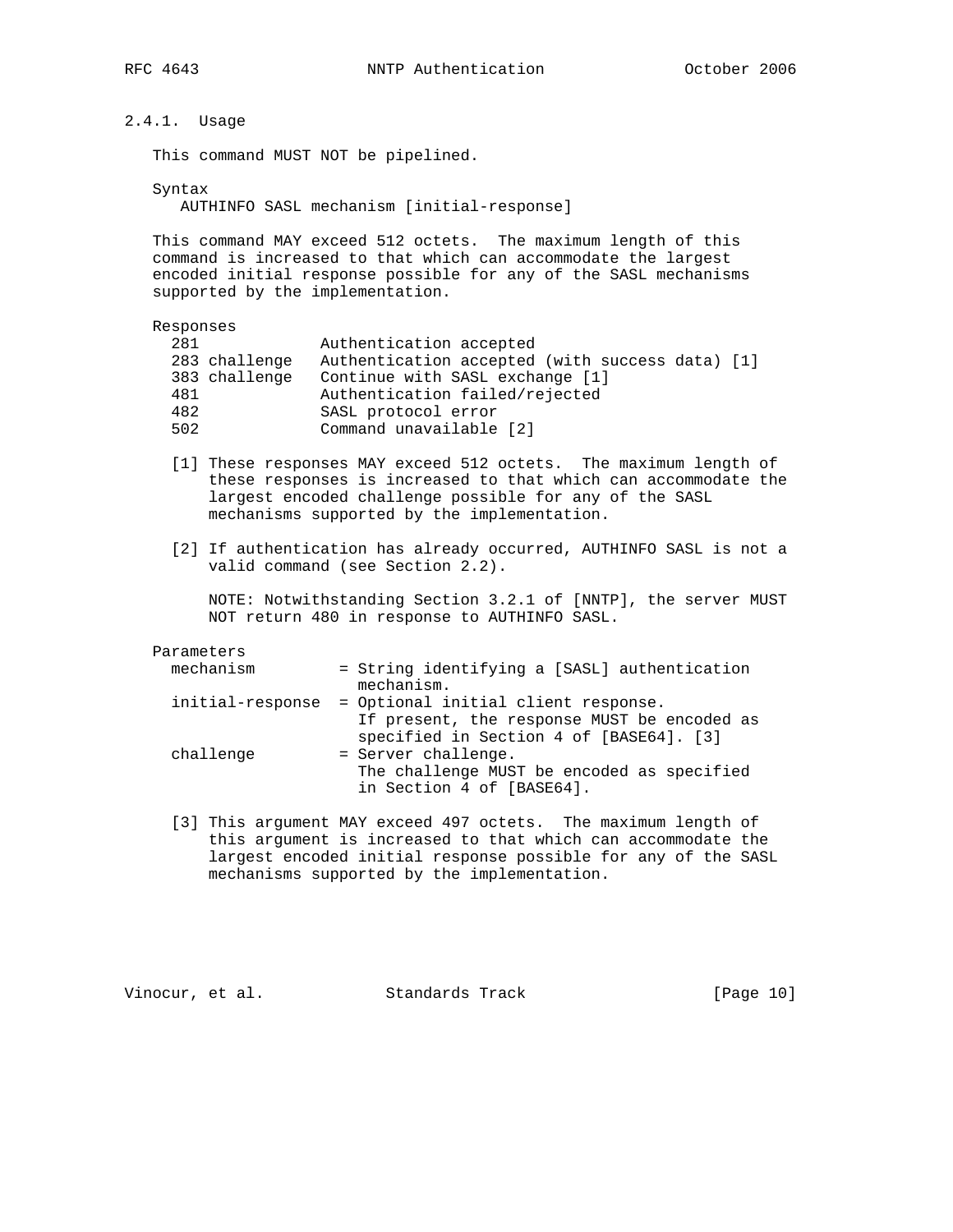### 2.4.2. Description

 The AUTHINFO SASL command initiates a [SASL] exchange between the client and the server. The client identifies the SASL mechanism to be used with the first parameter of the AUTHINFO SASL command. If the server supports the requested authentication mechanism, it performs the SASL exchange to authenticate the user. Optionally, it also negotiates a security layer for subsequent protocol interactions during this session. If the requested authentication mechanism is invalid (e.g., is not supported), the server rejects the AUTHINFO SASL command with a 503 reply (see Section 3.2.1 of [NNTP]). If the requested authentication mechanism requires an encryption layer, the server rejects the AUTHINFO SASL command with a 483 reply (see Section 3.2.1 of [NNTP]).

 The service name specified by this protocol's profile of SASL is "nntp".

 The SASL exchange consists of a series of server challenges and client responses that are specific to the chosen [SASL] mechanism.

 A server challenge is sent as a 383 reply with a single argument containing the [BASE64]-encoded string supplied by the SASL mechanism. A server challenge that has zero length MUST be sent as a single equals sign ("=") and MUST be included (in order to comply with the [NNTP] requirement that responses always have the same number of arguments).

 A client response consists of a line containing a [BASE64]-encoded string. A client response that has zero length MUST be sent as a single equals sign ("=") and MUST be included (for consistency with the server challenge format). If the client wishes to cancel the authentication exchange, it issues a line with a single "\*". If the server receives such a response, it MUST reject the AUTHINFO SASL command by sending a 481 reply.

 Note that these [BASE64]-encoded strings can be much longer than normal NNTP responses. Clients and servers MUST be able to handle the maximum encoded size of challenges and responses generated by their supported authentication mechanisms. This requirement is independent of any line length limitations the client or server may have in other parts of its protocol implementation.

 The optional initial response argument to the AUTHINFO SASL command is used to save a round trip when using authentication mechanisms that support an initial client response. If the initial response argument is omitted and the chosen mechanism requires an initial client response, the server MUST proceed as defined in section 5.1 of

Vinocur, et al. Standards Track [Page 11]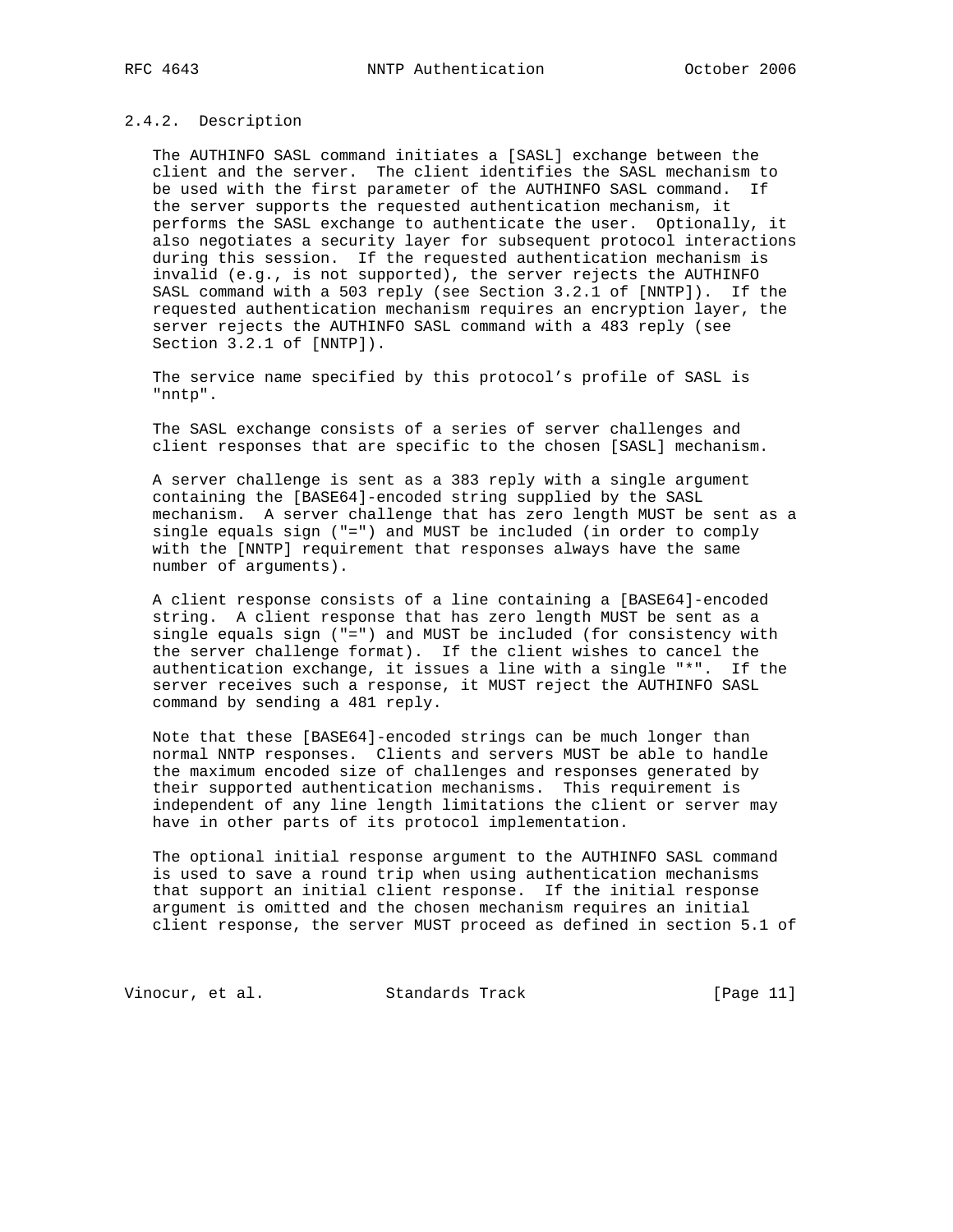[SASL]. In NNTP, a server challenge that contains no data is equivalent to a zero-length challenge and is encoded as a single equals sign ("=").

 Note that the [BASE64]-encoded initial response argument can exceed 497 octets, and therefore that the AUTHINFO SASL command can exceed 512 octets. Clients SHOULD and servers MUST be able to handle the maximum encoded size of initial responses possible for their supported authentication mechanisms. This requirement is independent of any command or argument length limitations the client or server may have in other parts of its protocol implementation.

 If use of the initial response argument would cause the AUTHINFO SASL command to exceed 512 octets, the client MAY choose to omit the initial response parameter (and instead proceed as defined in Section 5.1 of [SASL]).

 If the client is transmitting an initial response of zero length, it MUST instead transmit the response as a single equals sign ("="). This indicates that the response is present, but that it contains no data.

 If the client uses an initial-response argument to the AUTHINFO SASL command with a SASL mechanism that does not support an initial client response, the server MUST reject the AUTHINFO SASL command with a 482 reply.

 If the server cannot [BASE64] decode any client response, it MUST reject the AUTHINFO SASL command with a 504 reply (see Section 3.2.1 of [NNTP]). If the client cannot BASE64 decode any of the server's challenges, it MUST cancel the authentication using the "\*" response. In particular, servers and clients MUST reject (and not ignore) any character not explicitly allowed by the BASE64 alphabet, and they MUST reject any sequence of BASE64 characters that contains the pad character  $('='')$  anywhere other than the end of the string  $(e.g.,)$ "=AAA" and "AAA=BBB" are not allowed).

 The authorization identity generated by this [SASL] exchange is a simple username, and both client and server MUST use the [SASLprep] profile of the [StringPrep] algorithm to prepare these names for transmission or comparison. If preparation of the authorization identity fails or results in an empty string (unless it was transmitted as the empty string), the server MUST fail the authentication with a 481 reply.

 Should the client successfully complete the exchange, the server issues either a 281 or a 283 reply. If the server is unable to authenticate the client, it MUST reject the AUTHINFO SASL command

Vinocur, et al. Standards Track [Page 12]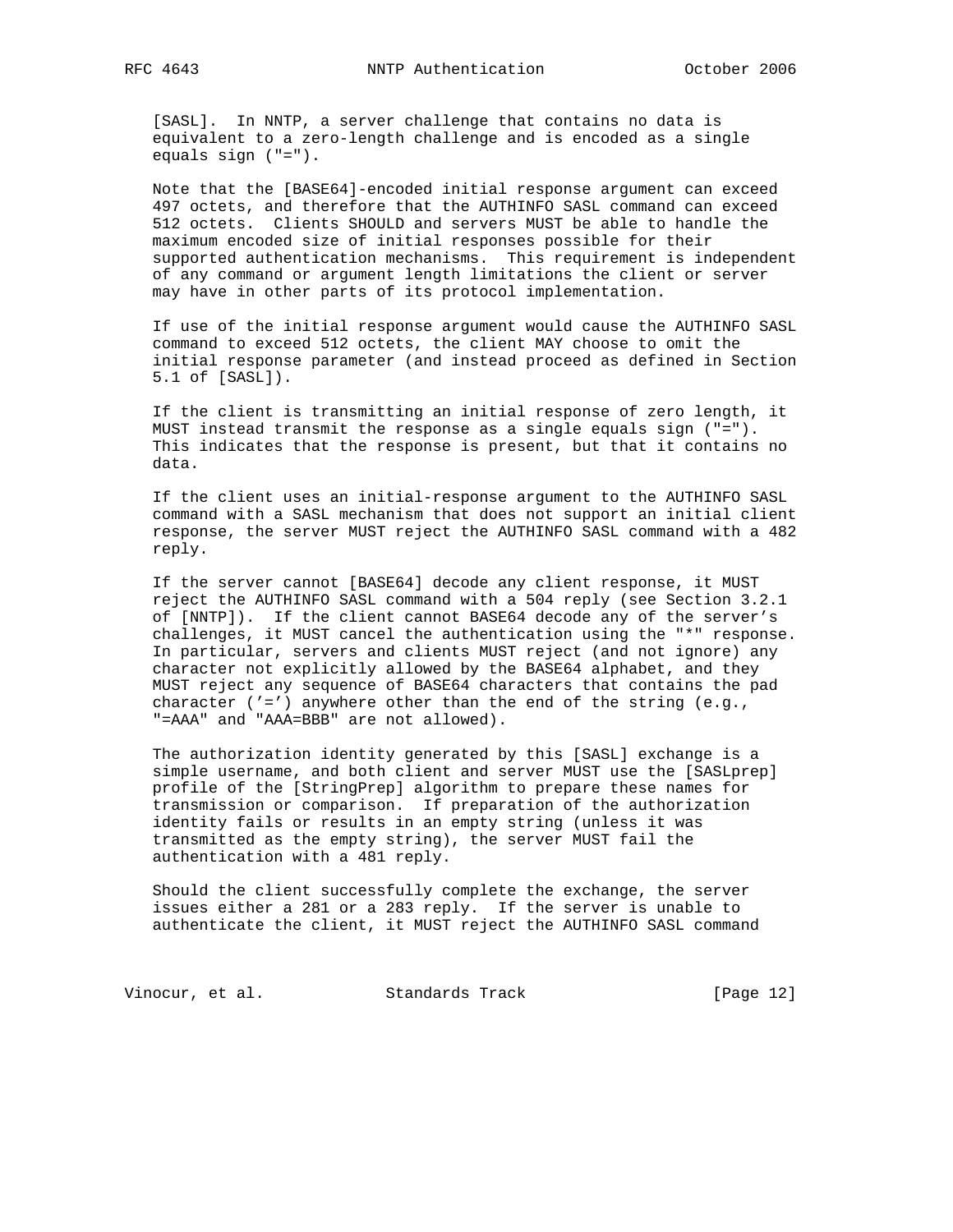with a 481 reply. If an AUTHINFO SASL command fails, the client MAY proceed without authentication. Alternatively, the client MAY try another authentication mechanism, or present different credentials by issuing another AUTHINFO command.

 If the SASL mechanism returns additional data on success (e.g., server authentication), the NNTP server issues a 283 reply with a single argument containing the [BASE64]-encoded string supplied by the SASL mechanism. If no additional data is returned on success, the server issues a 281 reply.

 If a security layer is negotiated during the SASL exchange, it takes effect for the client on the octet immediately following the CRLF that concludes the last response generated by the client. For the server, it takes effect immediately following the CRLF of its success reply.

 When a security layer takes effect, the NNTP protocol is reset to the state immediately after the initial greeting response (see 5.1 of [NNTP]) has been sent, with the exception that if a MODE READER command has been issued, the effects of it (if any) are not reversed. The server MUST discard any knowledge obtained from the client, such as the current newsgroup and article number, that was not obtained from the SASL negotiation itself. Likewise, the client SHOULD discard and MUST NOT rely on any knowledge obtained from the server, such as the capability list, that was not obtained from the SASL negotiation itself. (Note that a client MAY compare the advertised SASL mechanisms before and after authentication in order to detect an active down-negotiation attack.)

 When both TLS [NNTP-TLS] and SASL security layers are in effect, the TLS encoding MUST be applied after the SASL encoding (the cleartext data is always SASL encoded first, and then the resultant data is TLS encoded).

 To ensure interoperability, client and server implementations of this extension MUST implement the [DIGEST-MD5] SASL mechanism.

 If AUTHINFO USER/PASS and AUTHINFO SASL are both implemented, the SASL [PLAIN] mechanism SHOULD also be implemented, as the functionality of DIGEST-MD5 is insufficient for some environments (e.g., the server may need to pass off the plaintext password to an external authentication service). The SASL PLAIN mechanism is preferred over AUTHINFO USER, even if there is not a strong encryption layer active, because it eliminates limitations that AUTHINFO USER/PASS has with regards to the use of white space characters being used in usernames and passwords.

Vinocur, et al. Standards Track [Page 13]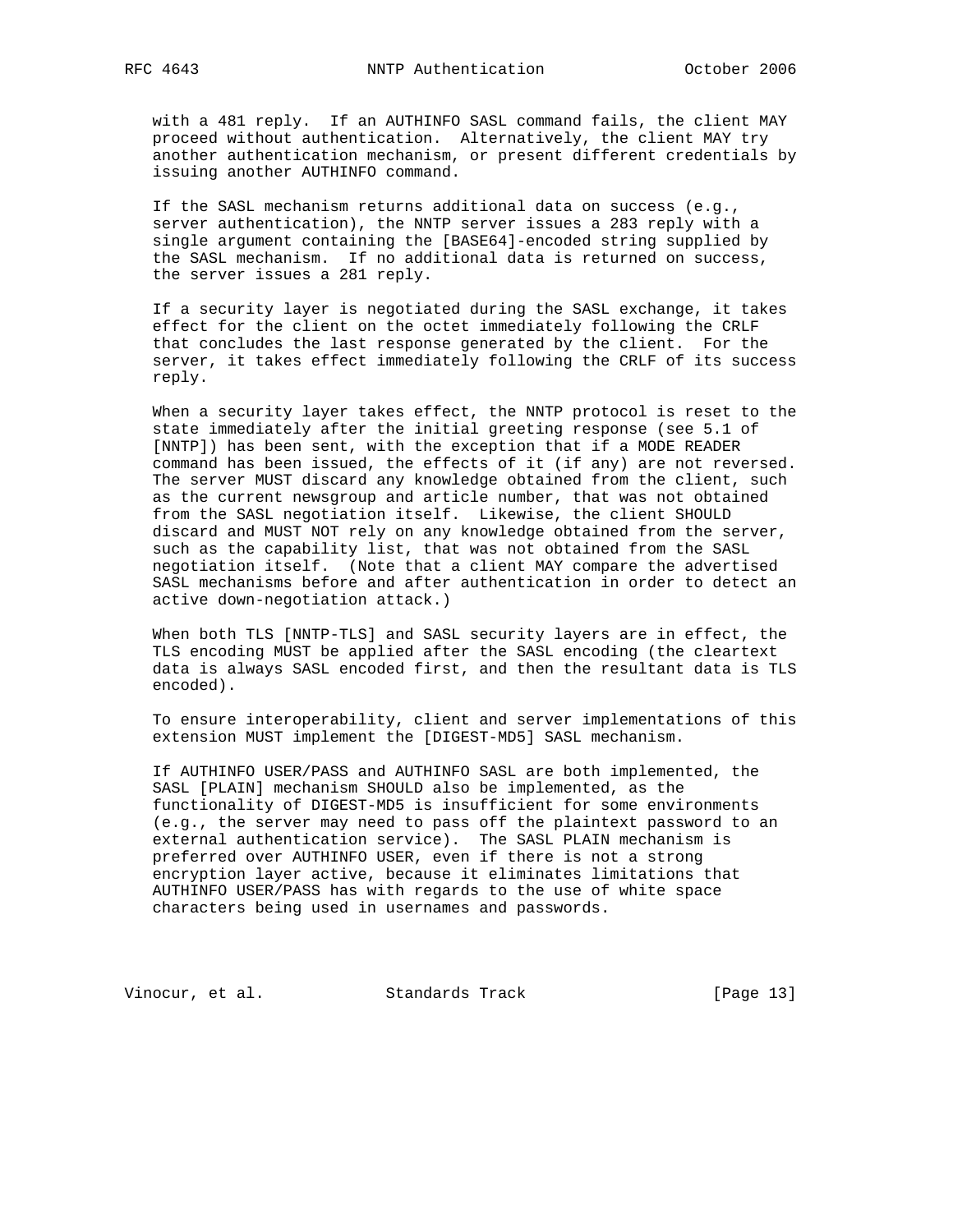# 2.4.3. Examples

 Example of the [PLAIN] SASL mechanism under a TLS layer, using an initial client response:

 [C] CAPABILITIES [S] 101 Capability list: [S] VERSION 2 [S] READER [S] STARTTLS [S] AUTHINFO SASL [S] SASL CRAM-MD5 DIGEST-MD5 GSSAPI [S] LIST ACTIVE NEWSGROUPS  $[S]$  [C] STARTTLS [S] 382 Continue with TLS negotiation [TLS negotiation proceeds, further commands protected by TLS] [C] CAPABILITIES [S] 101 Capability list: [S] VERSION 2 [S] READER [S] AUTHINFO USER SASL [S] SASL CRAM-MD5 DIGEST-MD5 GSSAPI PLAIN EXTERNAL [S] LIST ACTIVE NEWSGROUPS  $[s]$ . [C] AUTHINFO SASL PLAIN AHRlc3QAMTIzNA== [S] 281 Authentication accepted

 Example of the EXTERNAL SASL mechanism under a TLS layer, using the authorization identity derived from the client TLS certificate, and thus a zero-length initial client response (commands prior to AUTHINFO SASL are the same as the previous example and have been omitted):

- [C] AUTHINFO SASL EXTERNAL =
- [S] 281 Authentication accepted

 Example of the [DIGEST-MD5] SASL mechanism, which includes a server challenge and server success data (white space has been inserted for clarity; base64-encoded data is actually sent as a single line with no embedded white space):

- [C] AUTHINFO SASL DIGEST-MD5
- [S] 383 bm9uY2U9InNheUFPaENFS0dJZFBNSEMwd3RsZUxxT0ljT0kyd1FZSWU0 enplQXR1aVE9IixyZWFsbT0iZWFnbGUub2NlYW5hLmNvbSIscW9wPSJhdXRo LGF1dGgtaW50LGF1dGgtY29uZiIsY2lwaGVyPSJyYzQtNDAscmM0LTU2LHJj NCxkZXMsM2RlcyIsbWF4YnVmPTQwOTYsY2hhcnNldD11dGYtOCxhbGdvcml0 aG09bWQ1LXNlc3M=

Vinocur, et al. Standards Track [Page 14]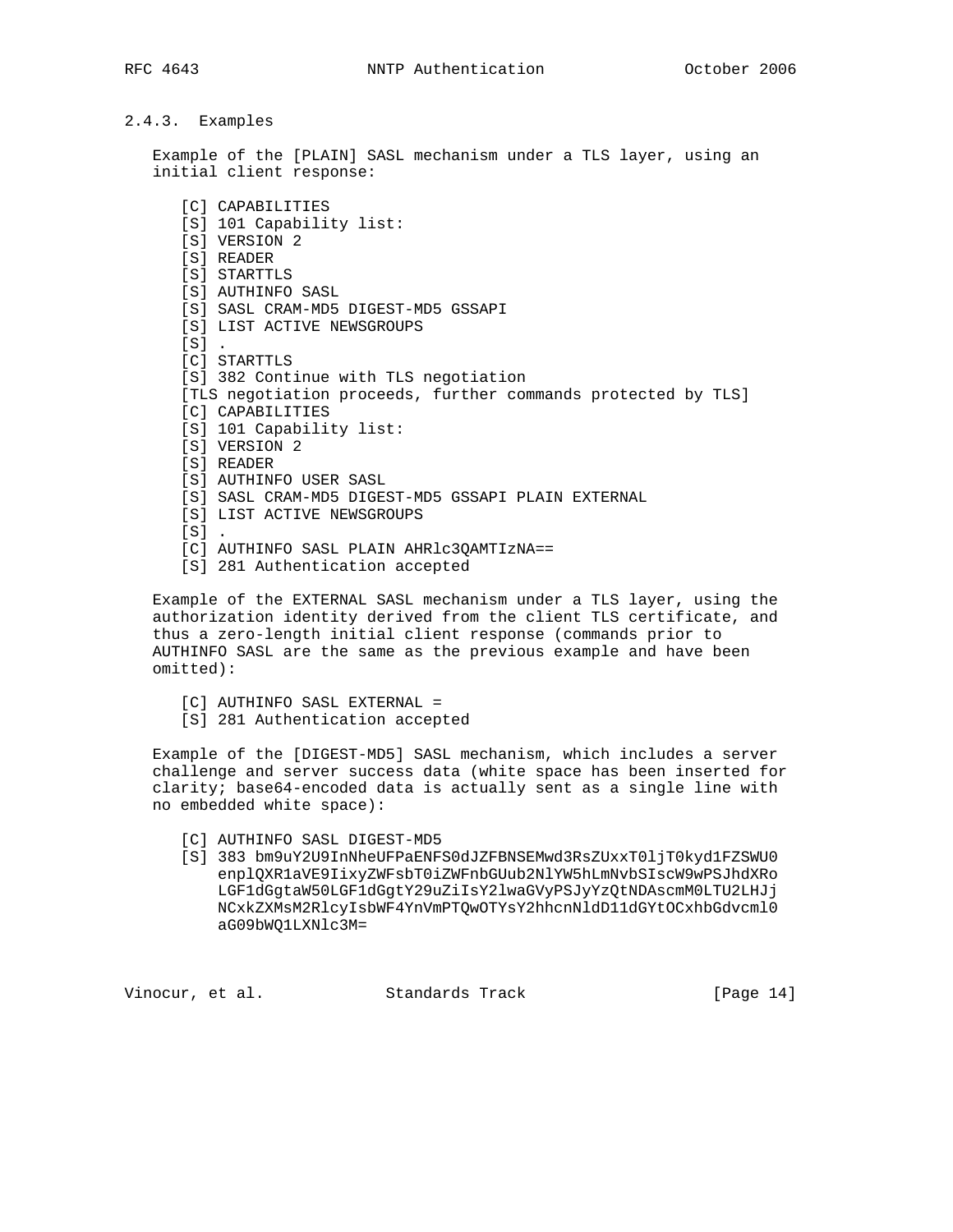- - [C] dXNlcm5hbWU9InRlc3QiLHJlYWxtPSJlYWdsZS5vY2VhbmEuY29tIixub25j ZT0ic2F5QU9oQ0VLR0lkUE1IQzB3dGxlTHFPSWNPSTJ3UVlJZTR6emVBdHVp UT0iLGNub25jZT0iMFkzSlFWMlRnOVNjRGlwK08xU1ZDMHJoVmcvLytkbk9J aUd6LzdDZU5KOD0iLG5jPTAwMDAwMDAxLHFvcD1hdXRoLWNvbmYsY2lwaGVy PXJjNCxtYXhidWY9MTAyNCxkaWdlc3QtdXJpPSJubnRwL2xvY2FsaG9zdCIs cmVzcG9uc2U9ZDQzY2Y2NmNmZmE5MDNmOWViMDM1NmMwOGEzZGIwZjI= [S] 283 cnNwYXV0aD1kZTJlMTI3ZTVhODFjZGE1M2Q5N2FjZGEzNWNkZTgzYQ==

 Example of a failed authentication due to bad [GSSAPI] credentials. Note that although the mechanism can utilize the initial response, the client chooses not to use it because of its length, resulting in a zero-length server challenge (here, white space has been inserted for clarity; base64-encoded data is actually sent as a single line with no embedded white space):

- [C] AUTHINFO SASL GSSAPI
- [S] 383 =
- [C] YIICOAYJKoZIhvcSAQICAQBuggInMIICI6ADAgEFoQMCAQ6iBwMFACAAAACj ggE/YYIBOzCCATegAwIBBaEYGxZURVNULk5FVC5JU0MuVVBFTk4uRURVoiQw IqADAgEDoRswGRsEbmV3cxsRbmV0bmV3cy51cGVubi5lZHWjge8wgeygAwIB EKEDAgECooHfBIHcSQfLKC8vm2i17EXmomwk6hHvjBY/BnKnvvDTrbno3198 vlX2RSUt+CjuAKhcDcj4DW0gvZEqH7t5v9yWedzztlpaThebBat6hQNr9NJP ozh1/+74HUwhGWb50KtjuftO/ftQ8q0nTuYKgIq6PM4tp2ddo1IfpjfdNR9E 95GFi3y1uBT7lQOwtQbRJUjPSO3ijdue9V7cNNVmYsBsqNsaHhvlBJEXf4WJ djH8yG+Dw/gX8fUTtC5fDpB5zLt01mkSXh6Wc4UhqQtwZBI2t/+TpX1okbg6 Hr1ZZupeH6SByjCBx6ADAgEQooG/BIG8GnCmcXWtqhXh48dGTLHQgJ04K5Fj RMMq2qPSbiha9lq0osqR2KAnQA6LioWYxU+6yPKpBDSC5WOT441fUfkM8iAL kW3uNc+luFCGcnDsacrmoVU7Y6Akcp9m7Fm7orRc+TWSWPpBg3OR2oG3ATW0 0NAz8TT06VOLVxIMUTINKdYVI/Ja7f3sy+/N4LGkJqScCQOwlo5tfDWn/UQF iTWo5Zw435rH8pjy2smQCnqC14v3NMAWTu4j+dzHUNw=
- [S] 481 Authentication error

Example of a client aborting in the midst of an exchange:

- [C] AUTHINFO SASL GSSAPI
- $[S]$  383 =
- $[CI \ast$
- [S] 481 Authentication aborted as requested

 Example of attempting to use a mechanism that is not supported by the server:

- [C] AUTHINFO SASL EXAMPLE
- [S] 503 Mechanism not recognized

Vinocur, et al. Standards Track [Page 15]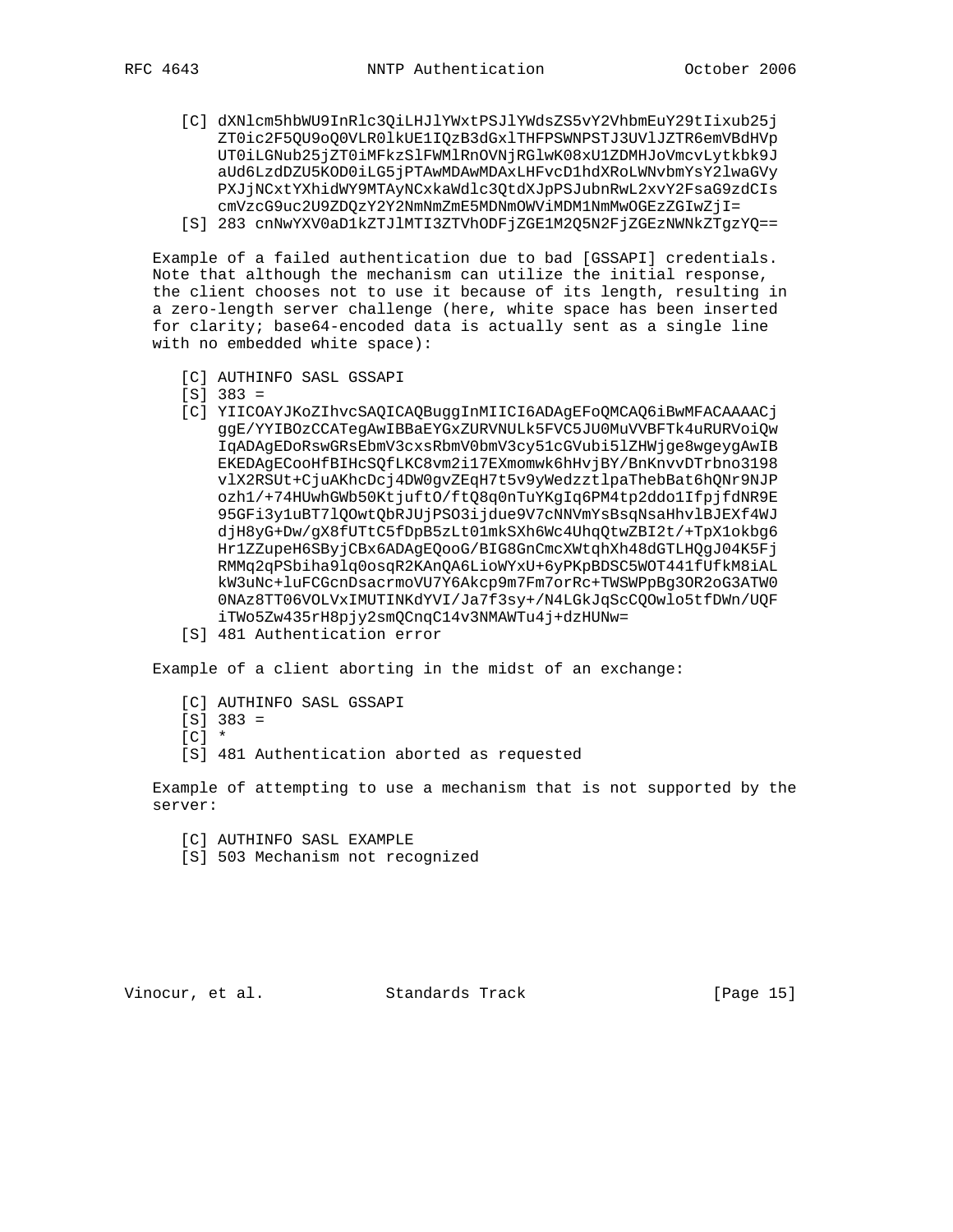Example of attempting to use a mechanism that requires a security layer:

- [C] AUTHINFO SASL PLAIN
- [S] 483 Encryption or stronger authentication required

 Example of using an initial response with a mechanism that doesn't support it (the server must start the exchange when using [CRAM-MD5]):

- [C] AUTHINFO SASL CRAM-MD5 AHRlc3QAMTIzNA==
- [S] 482 SASL protocol error

 Example of an authentication that failed due to an incorrectly encoded response:

- [C] AUTHINFO SASL CRAM-MD5
- [S] 383 PDE1NDE2NzQ5My4zMjY4MzE3QHRlc3RAZXhhbXBsZS5jb20+
- [C] abcd=efg
- [S] 504 Base64 encoding error
- 3. Augmented BNF Syntax for the AUTHINFO Extension

 This section describes the formal syntax of the AUTHINFO extension using ABNF [ABNF]. It extends the syntax in Section 9 of [NNTP], and non-terminals not defined in this document are defined there. The [NNTP] ABNF should be imported first before attempting to validate these rules.

3.1. Commands

 This syntax extends the non-terminal "command", which represents an NNTP command.

```
 command =/ authinfo-sasl-command /
      authinfo-user-command /
      authinfo-pass-command
```
 authinfo-sasl-command = "AUTHINFO" WS "SASL" WS mechanism [WS initial-response] authinfo-user-command = "AUTHINFO" WS "USER" WS username authinfo-pass-command = "AUTHINFO" WS "PASS" WS password

```
 initial-response = base64-opt
username = 1*user-pass-char password = 1*user-pass-char
 user-pass-char = B-CHAR
```
Vinocur, et al. Standards Track [Page 16]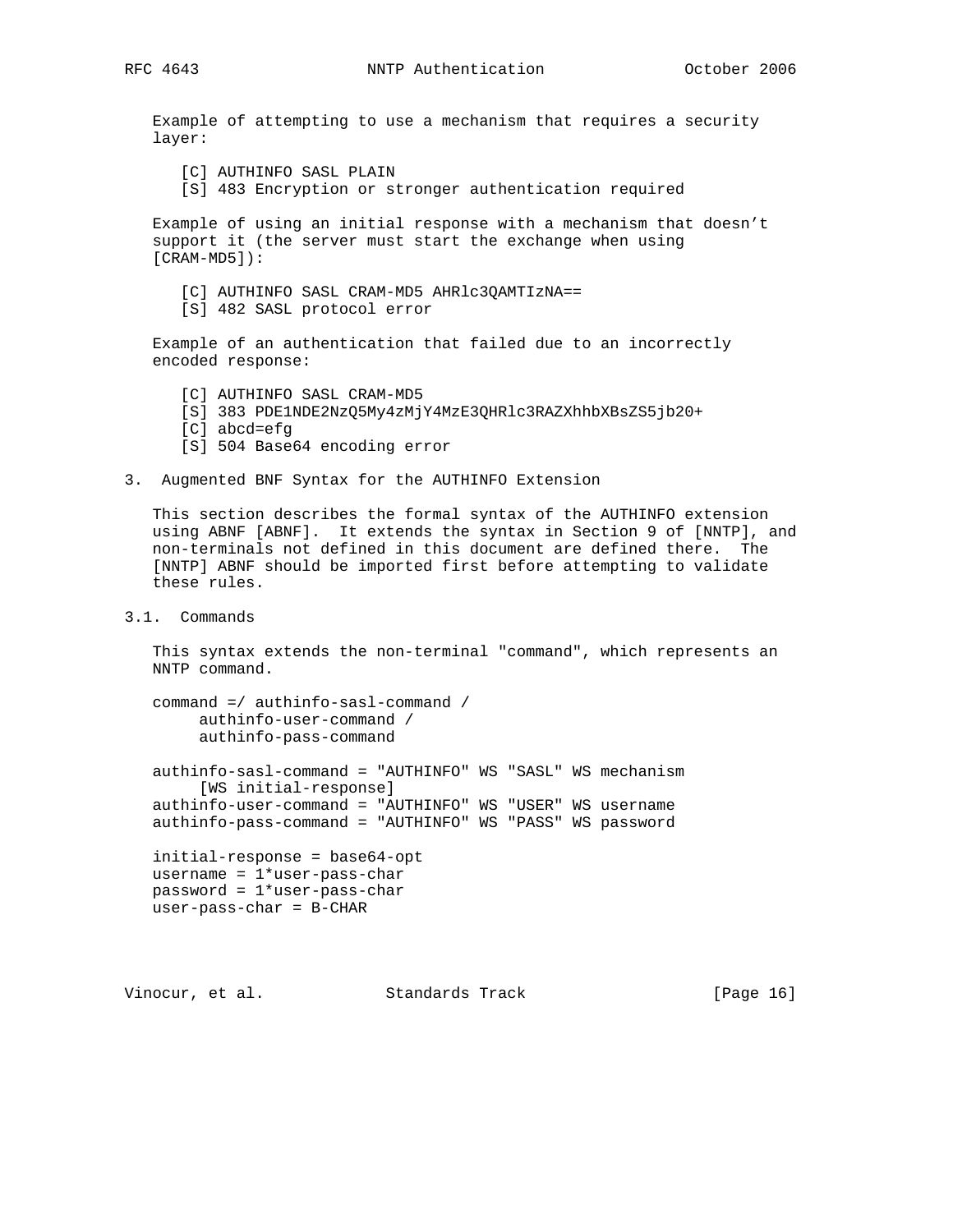NOTE: a server implementation MAY parse AUTHINFO USER and AUTHINFO PASS specially so as to allow white space to be used within the username or password. Such implementations accept the additional syntax (making these two items inconsistent with "token" in Section 9.8 of [NNTP]):

user-pass-char =/ SP / TAB

 In doing so, the grammar can become ambiguous if the username or password begins or ends with white space. To solve this ambiguity, such implementations typically treat everything after the first white space character following "USER"/"PASS", up to, but not including, the CRLF, as the username/password.

3.2. Command Continuation

 This syntax extends the non-terminal "command-continuation", which represents the further material sent by the client in the case of multi-stage commands.

command-continuation =/ authinfo-sasl-383-continuation

authinfo-sasl-383-continuation = ("\*" / base64-opt) CRLF

3.3. Responses

 This syntax extends the non-terminal "initial-response-content", which represents an initial response line sent by the server.

 initial-response-content =/ response-283-content / response-383-content

 response-283-content = "283" SP base64 response-383-content = "383" SP base64-opt

#### 3.4. Capability Entries

 This syntax extends the non-terminal "capability-entry", which represents a capability that may be advertised by the server.

 capability-entry =/ authinfo-capability / sasl-capability

 authinfo-capability = "AUTHINFO" \*(WS authinfo-variant) authinfo-variant = "USER" / "SASL" sasl-capability = "SASL" 1\*(WS mechanism)

Vinocur, et al. Standards Track [Page 17]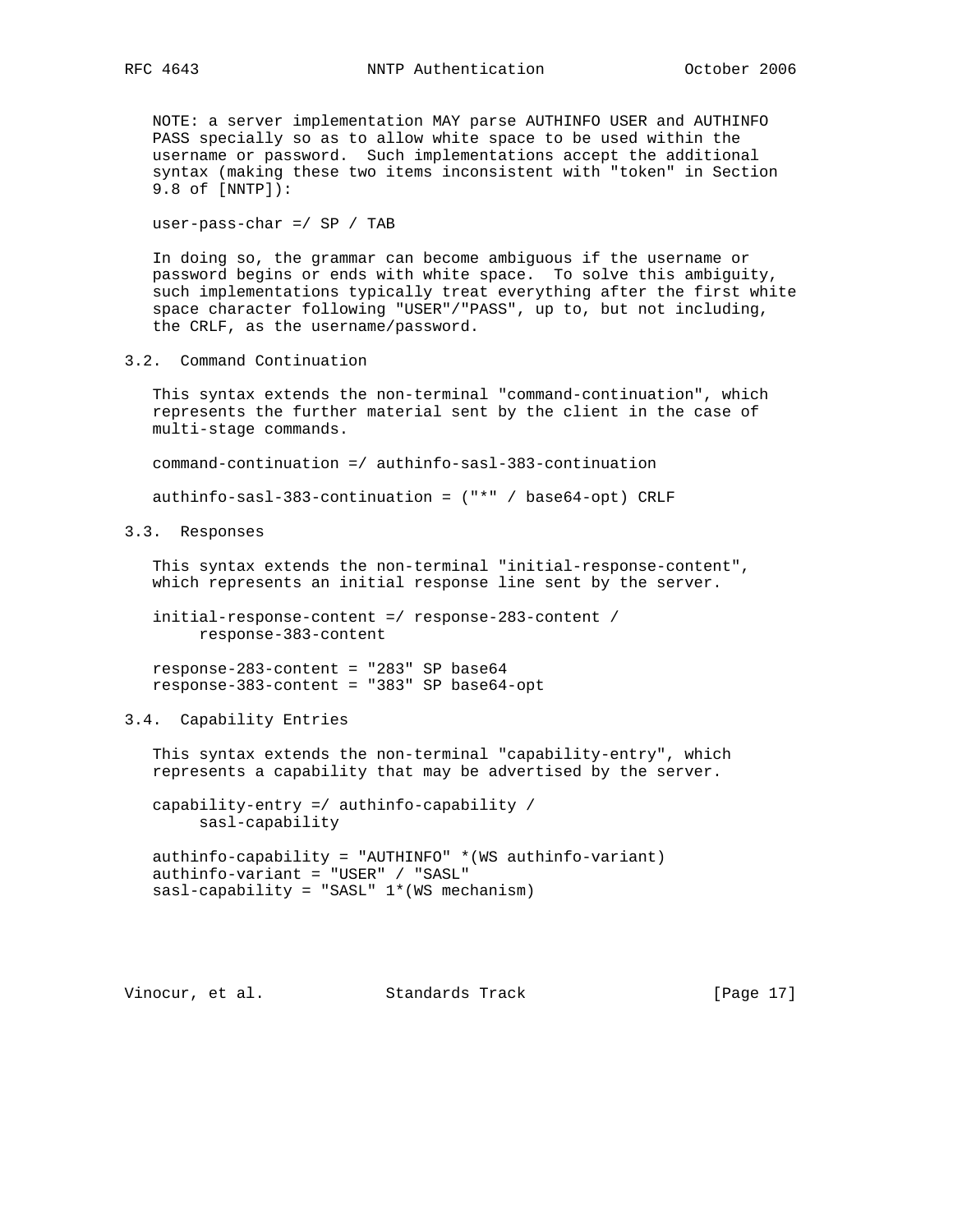3.5. General Non-terminals  $base64$ -opt = "=" /  $base64$  mechanism = 1\*20mech-char mech-char = UPPER / DIGIT / "-" / "\_" 4. Summary of Response Codes This section contains a list of each new response code defined in this document and indicates whether it is multi-line, which commands can generate it, what arguments it has, and what its meaning is. Response code 281 Generated by: AUTHINFO USER, AUTHINFO PASS, AUTHINFO SASL Meaning: authentication accepted Response code 283 Generated by: AUTHINFO SASL 1 argument: challenge Meaning: authentication accepted (with success data) Response code 381 Generated by: AUTHINFO USER Meaning: password required via AUTHINFO PASS command. Note that this code is used for backwards compatibility and does not conform to the traditional use of 3xx codes. Response code 383 Generated by: AUTHINFO SASL 1 argument: challenge Meaning: continue with SASL exchange Response code 481 Generated by: AUTHINFO USER, AUTHINFO PASS, AUTHINFO SASL Meaning: authentication failed/rejected Response code 482 Generated by: AUTHINFO USER, AUTHINFO PASS, AUTHINFO SASL Meaning: authentication commands issued out of sequence or SASL protocol error 5. Authentication Tracking/Logging This section contains implementation suggestions and notes of best current practice; it does not specify further network protocol requirements.

Vinocur, et al. Standards Track [Page 18]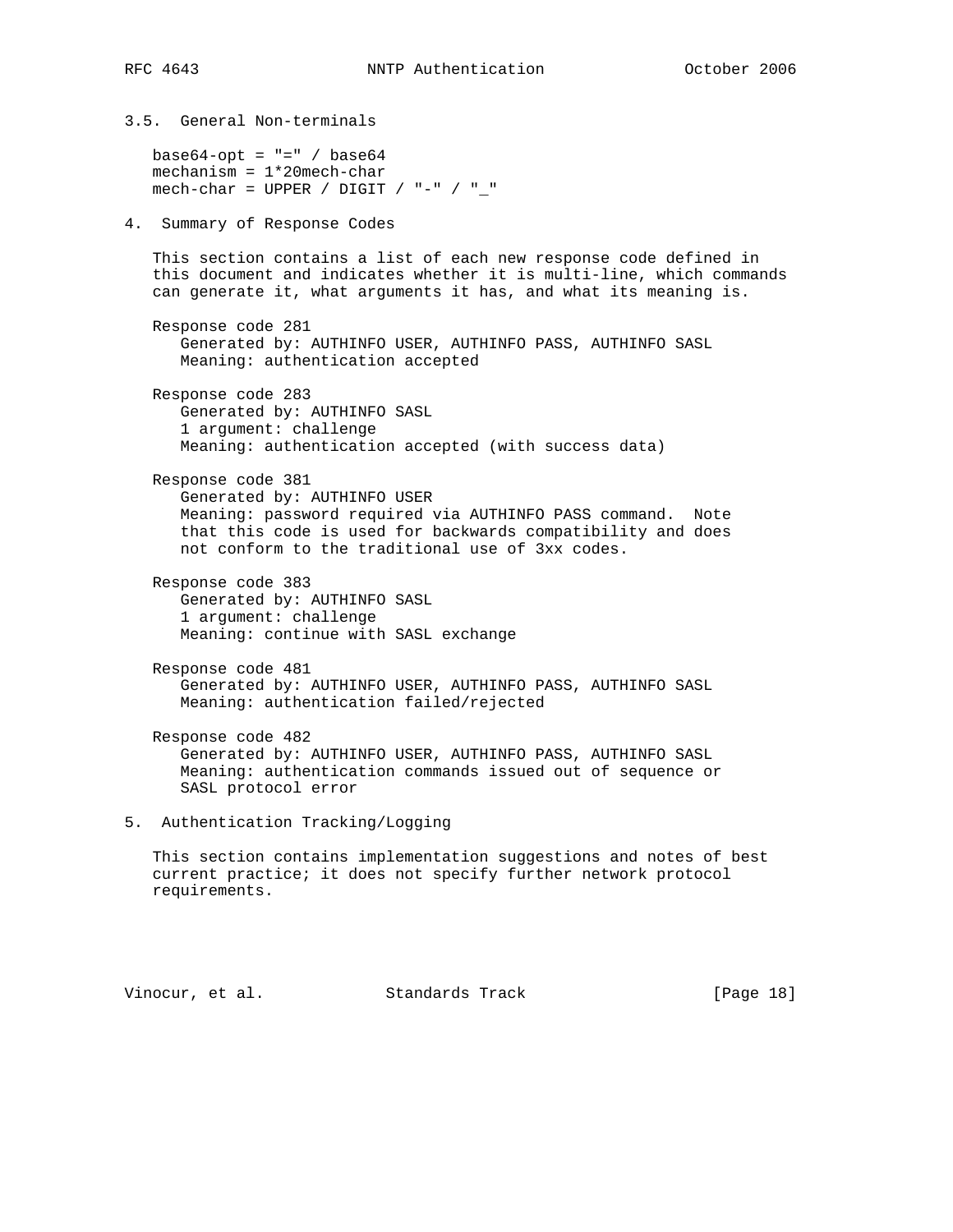Once authenticated, the authorization identity presented in the AUTHINFO exchange (username when using USER/PASS) SHOULD be included in an audit trail associating the identity with any articles supplied during a POST operation, and this configuration SHOULD be the default. This may be accomplished, for example, by inserting headers in the posted articles or by a server logging mechanism. The server MAY provide a facility for disabling the procedure described above, as some users or administrators may consider it a violation of privacy.

6. Security Considerations

Security issues are discussed throughout this memo.

 In general, the security considerations of [SASL] and any implemented SASL mechanisms are applicable here; only the most important are highlighted specifically below. Also, this extension is not intended to cure the security considerations described in section 12 of [NNTP]; those considerations remain relevant to any NNTP implementation.

 Before the [SASL] negotiation has begun, any protocol interactions may have been performed in the clear and may have been modified by an active attacker. For this reason, clients and servers MUST discard any sensitive knowledge obtained prior to the start of the SASL negotiation upon the establishment of a security layer. Furthermore, the CAPABILITIES command SHOULD be re-issued upon the establishment of a security layer, and other protocol state SHOULD be re-negotiated as well.

 Servers MAY implement a policy whereby the connection is dropped after a number of failed authentication attempts. If they do so, they SHOULD NOT drop the connection until at least 3 attempts at authentication have failed.

 Implementations MUST support a configuration where authentication mechanisms that are vulnerable to passive eavesdropping attacks (such as AUTHINFO USER/PASS and SASL [PLAIN]) are not advertised or used without the presence of an external security layer such as TLS [NNTP-TLS], and this configuration SHOULD be the default.

 When multiple authentication mechanisms are permitted by both client and server, an active attacker can cause a down-negotiation to the weakest mechanism. For this reason, both clients and servers SHOULD be configurable to forbid use of weak mechanisms. The minimum strength acceptable is a policy decision that is outside the scope of this specification.

Vinocur, et al. Standards Track [Page 19]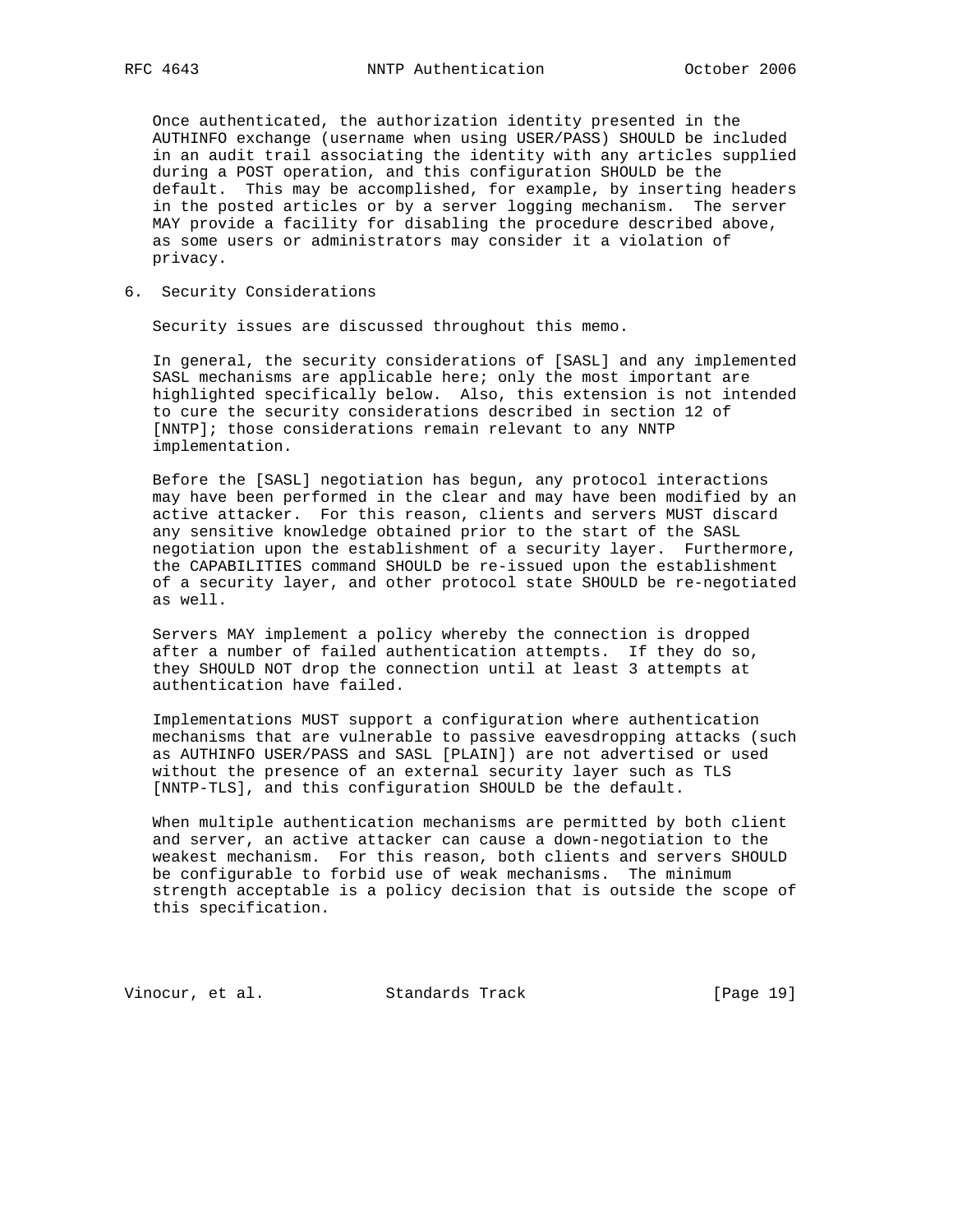# 7. IANA Considerations

7.1. IANA Considerations for SASL/GSSAPI Services

 The IANA has registered the SASL/GSSAPI service name "nntp". This service name refers to authenticated use of Usenet news service when it is provided via the [NNTP] protocol.

- o Published Specification: This document.
- o Contact for Further Information: Authors of this document.
- o Change Controller: IESG <iesg@ietf.org>.
- 7.2. IANA Considerations for NNTP Extensions

 This section gives a formal definition of the AUTHINFO extension, as required by Section 3.3.3 of [NNTP] for the IANA registry.

- o This extension provides an extensible mechanism for NNTP authentication via a variety of methods.
- o The capability label for this extension is "AUTHINFO".
- o The "AUTHINFO" capability label has two possible optional arguments, "USER" and "SASL" (as defined in Section 2.1), indicating which variants of the AUTHINFO command are supported.
- o This extension also provides the "SASL" capability label, whose arguments list the available SASL mechanisms.
- o This extension defines three new commands, AUTHINFO USER, AUTHINFO PASS, and AUTHINFO SASL, whose behavior, arguments, and responses are defined in Sections 2.3 and 2.4.
- o This extension does not associate any new responses with pre existing NNTP commands.
- o This extension may affect the overall behavior of both server and client in that the AUTHINFO SASL command may require that subsequent communication be transmitted via an intermediary security layer.
- o The length of the AUTHINFO SASL command (as defined in this document) may exceed 512 octets. The maximum length of this command is increased to that which can accommodate the largest initial response possible for any of the SASL mechanisms supported by the implementation.

Vinocur, et al. Standards Track [Page 20]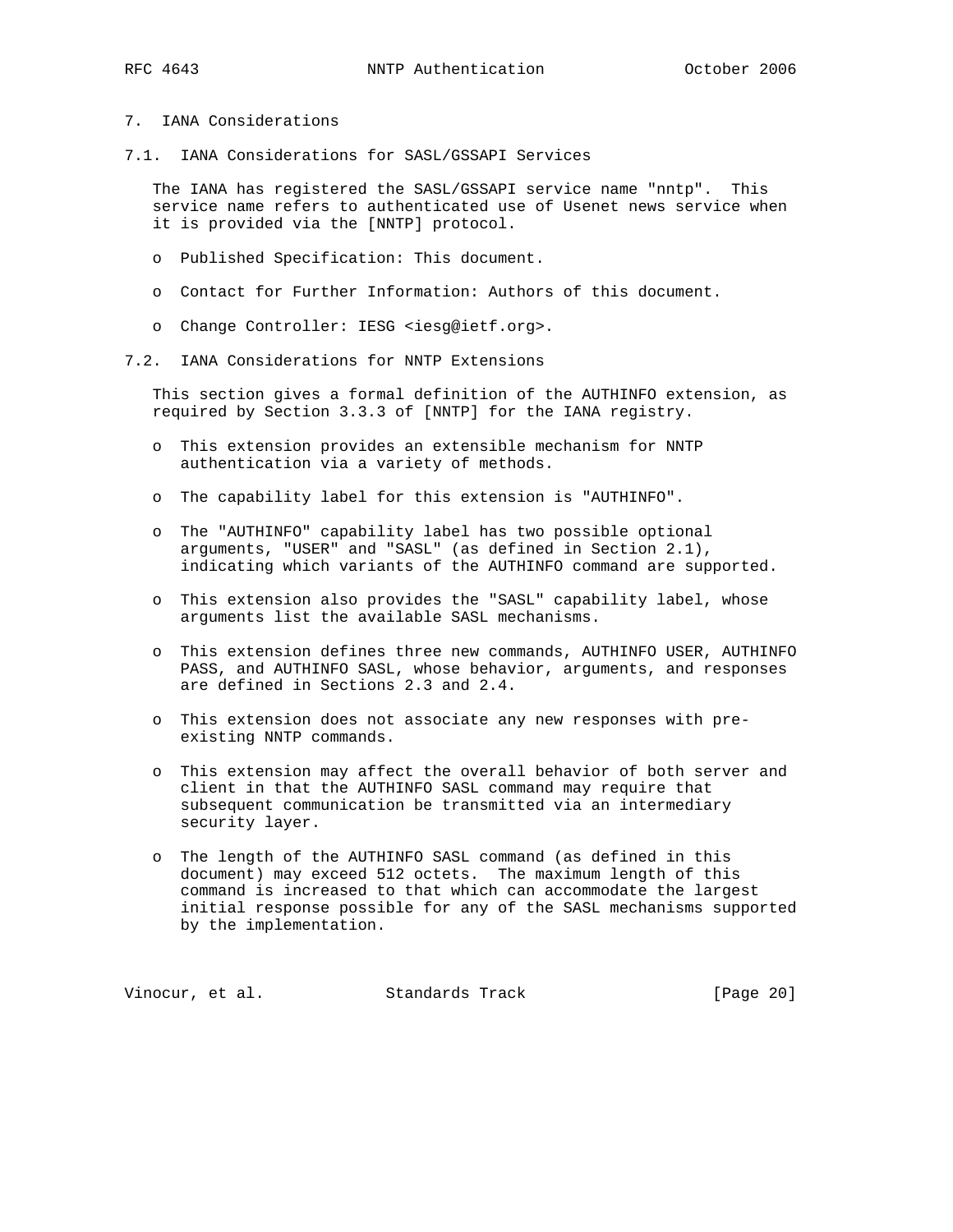- o This extension defines two new responses, 283 and 383, whose lengths may exceed 512 octets. The maximum length of these responses is increased to that which can accommodate the largest challenge possible for any of the SASL mechanisms supported by the implementation.
- o This extension does not alter pipelining, but AUTHINFO commands cannot be pipelined.
- o Use of this extension may alter the capabilities list; once the AUTHINFO command has been used successfully, the AUTHINFO capability can no longer be advertised by CAPABILITIES. Additionally, the MODE-READER capability MUST NOT be advertised after successful authentication.
- o This extension does not cause any pre-existing command to produce a 401, 480, or 483 response.
- o This extension is unaffected by any use of the MODE READER command; however, the MODE READER command MUST NOT be used in the same session following successful authentication.
- o Published Specification: This document.
- o Contact for Further Information: Authors of this document.
- o Change Controller: IESG <iesg@ietf.org>.
- 8. Acknowledgements

 This RFC originated from a document initially written by Chris Newman.

 A significant amount of the authentication text was originally from the NNTP revision or common authentication specs written by Stan Barber. A significant amount of the SASL text was lifted from the revisions to RFC 1734 and RFC 2554 by Rob Siemborski.

 Special acknowledgement also goes to Russ Allbery, Clive Feather, and others who commented privately on intermediate revisions of this document, as well as the members of the IETF NNTP Working Group for continual (yet sporadic) insight in discussion.

Vinocur, et al. Standards Track [Page 21]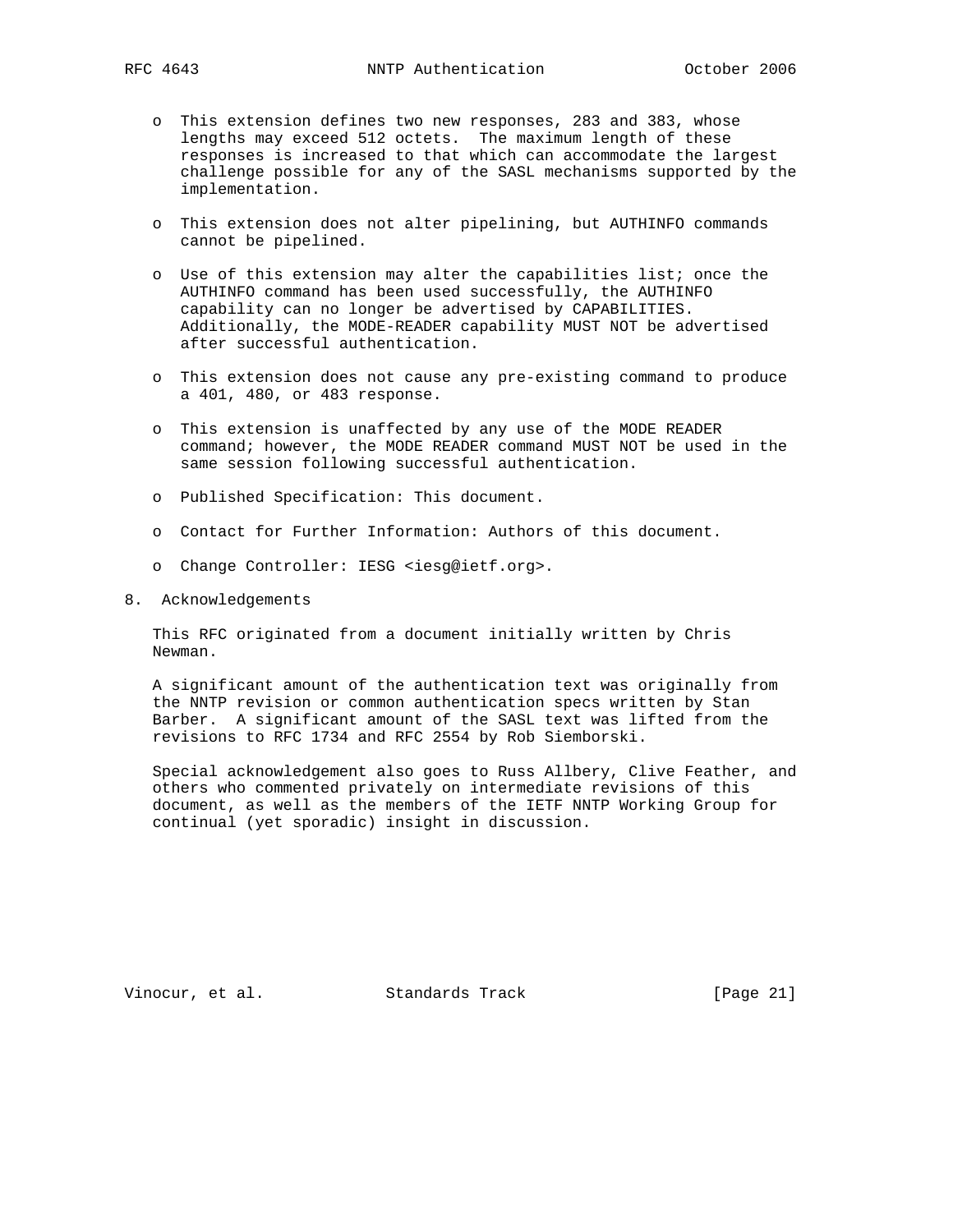### 9. References

9.1. Normative References

| [ABNF]     | Crocker, D., Ed. and P. Overell, "Augmented BNF for<br>Syntax Specifications: ABNF", RFC 4234, October 2005.    |
|------------|-----------------------------------------------------------------------------------------------------------------|
| [AUTH]     | Haller, N. and R. Atkinson, "On Internet<br>Authentication", RFC 1704, October 1994.                            |
| [BASE64]   | Josefsson, S., "The Base16, Base32, and Base64 Data<br>Encodings", RFC 4648, October 2006.                      |
|            | [DIGEST-MD5] Leach, P. and C. Newman, "Using Digest Authentication<br>as a SASL Mechanism", RFC 2831, May 2000. |
| [KEYWORDS] | Bradner, S., "Key words for use in RFCs to Indicate<br>Requirement Levels", BCP 14, RFC 2119, March 1997.       |

 [NNTP] Feather, C., "Network News Transfer Protocol (NNTP)", RFC 3977, October 2006.

- [NNTP-TLS] Murchison, K., Vinocur, J., and C. Newman, "Using Transport Layer Security (TLS) with Network News Transfer Protocol (NNTP)", RFC 4642, October 2006.
- [SASL] Melnikov, A. and K. Zeilenga, "Simple Authentication and Security Layer (SASL)", RFC 4422, June 2006.
- [SASLprep] Zeilenga, K., "SASLprep: Stringprep Profile for User Names and Passwords", RFC 4013, February 2005.
- [StringPrep] Hoffman, P. and M. Blanchet, "Preparation of Internationalized Strings ("stringprep")", RFC 3454, December 2002.
- 9.2. Informative References
	- [BEEP] Rose, M., "The Blocks Extensible Exchange Protocol Core", RFC 3080, March 2001.
	- [CRAM-MD5] Nerenberg, L., "The CRAM-MD5 SASL Mechanism", Work in Progress.
	- [GSSAPI] Melnikov, A., "SASL GSSAPI mechanisms", Work in Progress.

| Vinocur, et al.<br>Standards Track | [Page 22] |
|------------------------------------|-----------|
|------------------------------------|-----------|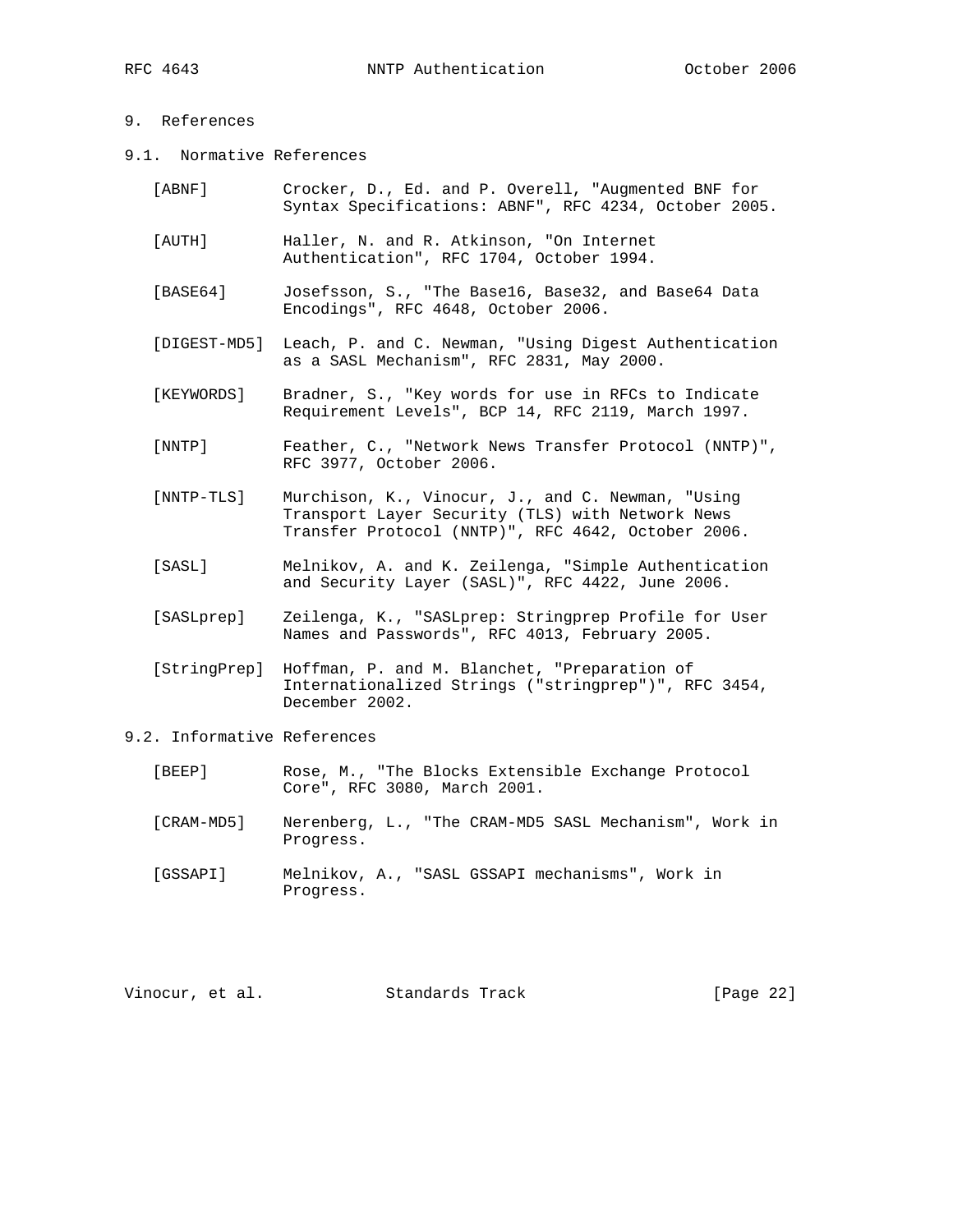- [IMAP] Crispin, M., "INTERNET MESSAGE ACCESS PROTOCOL -VERSION 4rev1", RFC 3501, March 2003.
- [LDAP-AUTH] Harrison, R., "Lightweight Directory Access Protocol (LDAP): Authentication Methods and Security Mechanisms", RFC 4513, June 2006.
- [NNTP-COMMON] Barber, S., "Common NNTP Extensions", RFC 2980, October 2000.
- [PLAIN] Zeilenga, K., Ed., "The PLAIN Simple Authentication and Security Layer (SASL) Mechanism", RFC 4616, August 2006.
- [POP-AUTH] Myers, J., "POP3 AUTHentication command", RFC 1734, December 1994.
- [SMTP-AUTH] Myers, J., "SMTP Service Extension for Authentication", RFC 2554, March 1999.

Authors' Addresses

 Jeffrey M. Vinocur Department of Computer Science Upson Hall Cornell University Ithaca, NY 14853 USA

EMail: vinocur@cs.cornell.edu

 Kenneth Murchison Carnegie Mellon University 5000 Forbes Avenue Cyert Hall 285 Pittsburgh, PA 15213 USA

EMail: murch@andrew.cmu.edu

Vinocur, et al. Standards Track [Page 23]